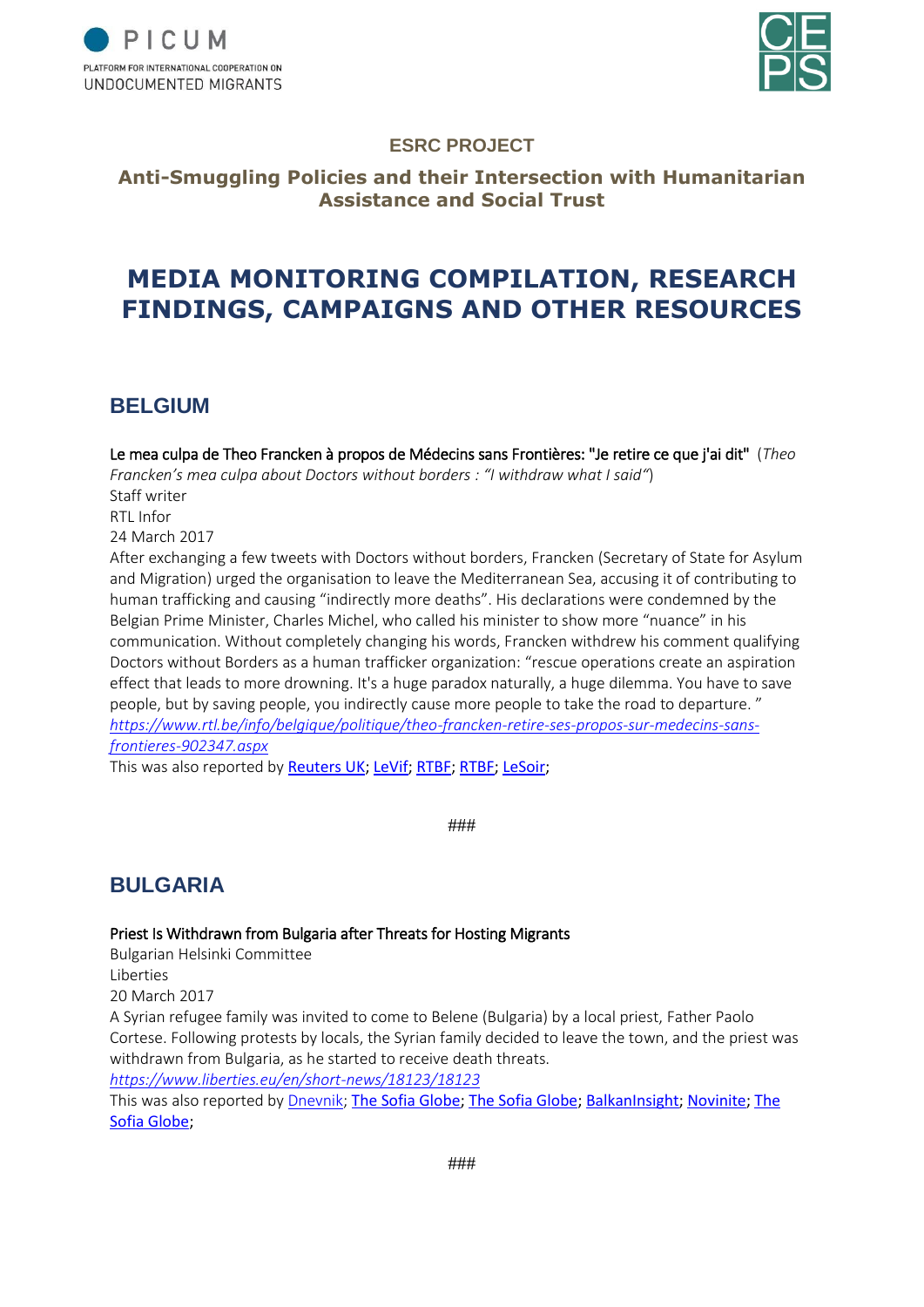

### **DENMARK**



### When Denmark criminalized kindness (Essay)

Lisbeth Zornig Andersen Granta December 2016

This is an essay in which the author, the Chair of Denmark's Children's Council, talks about her experience helping refugees (giving them a ride), which footages made the news. After being called a traitor, Muslim-lover, receiving hate mail,… she was investigated by the police on the charge of people smuggling, and charged with people smuggling and condemned.

*<https://granta.com/denmark-criminalised-kindness/>*

This was also reported by [The Guardian;](https://www.theguardian.com/world/2016/dec/20/prosecuted-helping-syrian-refugees-denmark-people-smuggling) [The Guardian;](https://www.theguardian.com/world/2016/mar/11/danish-childrens-rights-activist-lisbeth-zornig-people-trafficking) [BuzzFeed;](https://www.buzzfeed.com/matthewchampion/danish-couple-guilty-of-giving-syrian-family-a-lift?utm_term=.ak5a7W3zg#.vt5rE2e0A)

###

### **FRANCE**

Monique, 62 ans : "Un matin, on frappe à la porte, c'est la police aux frontières" (*Monique, 62 years old: One morning, someone knocks on my door, it's the border police"* (from 2009)) Elise Vicent Le Monde 28 September 2012

In 2009 (before the exceptions on help to migrants were added to the French law on foreigners), this volunteer was arrested and interrogated for bringing food to migrants and charging their phones. The case was closed and no further action was taken.

*[http://www.lemonde.fr/societe/article/2012/09/28/un-matin-on-frappe-a-la-porte-c-est-la-police-aux](http://www.lemonde.fr/societe/article/2012/09/28/un-matin-on-frappe-a-la-porte-c-est-la-police-aux-frontieres_1767178_3224.html)[frontieres\\_1767178\\_3224.html](http://www.lemonde.fr/societe/article/2012/09/28/un-matin-on-frappe-a-la-porte-c-est-la-police-aux-frontieres_1767178_3224.html)*

###

Perché chi aiuta i migranti rischia di essere processato *(Because who helps migrants is likely to be* 

*prosecuted)* Staff writer Internazionale 10 January 2017 This article talks about Cédric Herrou, a 37yo French farmer in the Rolla Valley (close to the Italian border), who is under trial in France for helping 200 migrants cross the border, and providing food to 57 of them; it draws comparison to Pierre-Alain Mannoni, a French teacher who was also tried, and acquitted on similar charges. It also discusses the criminalization of solidarity in Europe, and the European directive of 2002. *<https://www.internazionale.it/notizie/2017/01/10/migranti-solidarieta-cedric-herrou>*

This was also reported by [The New York Times;](https://www.nytimes.com/2017/01/17/opinion/french-fraternity-and-migrants.html?mtrref=www.google.be&gwh=E2DD411A33721D06EBEC682905DA4343&gwt=pay&assetType=opinion) [The News York Times;](https://www.nytimes.com/2017/01/05/world/europe/cedric-herrou-migrant-smuggler-trial-france.html?mtrref=www.google.be&gwh=B635D3DE2BE2E11324411A0BCB42FC2A&gwt=pay) [EuroNews;](http://www.euronews.com/2017/01/04/french-farmer-on-trial-for-transporting-migrants-across-french-italian-border) [RFI;](http://en.rfi.fr/france/20170105-french-farmer-trial-aiding-eritrean-migrants) [TheGardian;](https://www.theguardian.com/world/2017/jan/04/french-farmer-cedric-herrou-trial-helping-migrants-italian-border) [RFI;](http://en.rfi.fr/europe/20170210-french-farmer-punished-helping-migrants-enter-italy) [BBC;](http://www.bbc.com/news/world-europe-38930619) [CNN;](http://edition.cnn.com/2017/02/10/europe/french-farmer-migrant-trial/index.html) [TheTelegraph;](http://www.telegraph.co.uk/news/2017/02/10/defiant-french-farmer-cedric-herrou-given-suspended-fine-helping/) [TheGuardian;](https://www.theguardian.com/world/2017/feb/10/cedric-herrou-farmer-given-suspended-3000-fine-for-helping-migrants-enter-france) [Aljazeera;](http://www.aljazeera.com/indepth/features/2017/01/france-prosecuting-citizens-crimes-solidarity-170122064151841.html) [VOX;](https://www.vox.com/world/2017/1/6/14191902/french-farmer-jail-immigrants-cedric-herrou) [HuffingtonPost;](http://www.huffingtonpost.fr/2017/01/06/aide-aux-migrants-pourquoi-le-cas-de-pierre-alain-mannoni-rela_a_21649077/) [FranceInfo;](https://www.francetvinfo.fr/monde/europe/migrants/un-agriculteur-de-la-vallee-de-roya-juge-pour-avoir-aide-des-migrants_2000793.html)

###

France prosecuting citizens for "crimes of solidarity"

by Kyle G. Brown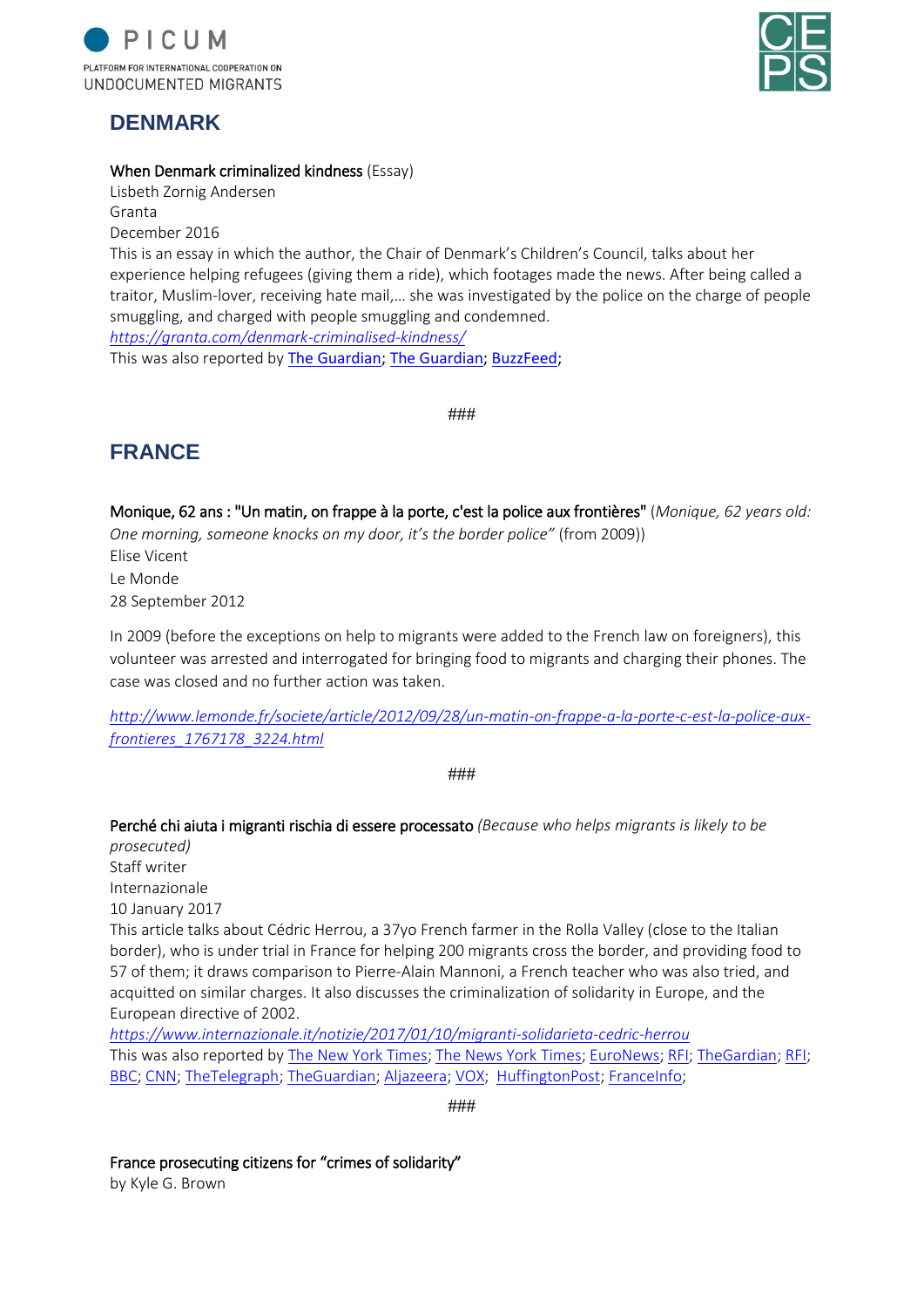



Aljazeera

25 January 2017

This article talks about several cases of activists being brought to court for providing help to migrants (Houssam El Assimi, Pierre Mannoni, Cedric Herrou), under Article L622-1 of France's immigration law which states that anyone who "facilitates or attempts to facilitate the illegal entry, movement or residence of a foreigner in France shall be punished by imprisonment for five years and a fine of €30,000 (over \$32,000)". It also discusses the harassment and criminalization of humanitarian activities to intimidate, discourage, and prevent citizen from expressing solidarity with migrants; and describes the overall situation in France regarding the humanitarian crisis, and its divisiveness in public opinion.

[http://www.aljazeera.com/indepth/features/2017/01/france-prosecuting-citizens-crimes-solidarity-](http://www.aljazeera.com/indepth/features/2017/01/france-prosecuting-citizens-crimes-solidarity-170122064151841.html)[170122064151841.html](http://www.aljazeera.com/indepth/features/2017/01/france-prosecuting-citizens-crimes-solidarity-170122064151841.html)

This was also reported b[y BoingBoing;](https://boingboing.net/2017/01/27/france-aggressively-prosecutes.html) [AladdinsMiracleLamp;](https://aladinsmiraclelamp.wordpress.com/2017/01/26/france-prosecuting-citizens-for-crimes-of-solidarity/) [Reddit;](https://www.reddit.com/r/europe/comments/5q93k5/france_prosecuting_citizens_for_crimes_of/) Google News; [RFI;](http://en.rfi.fr/europe/20170210-french-farmer-punished-helping-migrants-enter-italy) [Arielis;](https://arielis.com/news/article/france-prosecuting-citizens-for-crimes-of-solidarity/) [EqualTimes;](https://www.equaltimes.org/france-where-migrant-solidarity-is#.Whfo_4anGUk) [LeMonde;](http://www.lemonde.fr/paroles-de-sans-voix/article/2017/02/17/les-delinquants-solidaires-persistent-et-signent_5081259_5062434.html) [Reforme;](https://www.reforme.net/gratuit/les-delinquants-solidaires-et-laccueil-des-migrants/) [Liberation;](http://www.liberation.fr/france/2017/02/10/aide-aux-migrants-une-condamnation-de-principe-pour-cedric-herrou_1547662) [LeParisien;](http://www.leparisien.fr/faits-divers/aide-aux-migrants-nous-continuerons-a-etre-des-delinquants-de-la-solidarite-10-02-2017-6669699.php) [Huffingtonpost;](http://www.huffingtonpost.fr/2017/02/09/a-paris-les-delinquants-solidaires-se-mobilisent_a_21710612/?utm_hp_ref=fr-homepage) [LeMonde;](http://www.lemonde.fr/societe/article/2017/02/09/a-paris-un-rassemblement-contre-le-delit-de-solidarite_5077363_3224.html) [Humanité;](https://www.humanite.fr/delinquants-solidaires-ce-qui-nous-rassemble-cest-le-refus-de-lintimidation-631916) [Humanité;](https://www.humanite.fr/immigration-les-delinquants-solidaires-se-rebiffent-630395) [Europe1;](http://www.europe1.fr/societe/aide-aux-migrants-un-manifeste-pour-en-finir-avec-le-delit-de-solidarite-2950028) [TheStar;](https://www.thestar.com/news/world/2017/01/23/good-samaritans-or-criminals-france-wrestles-with-fate-of-those-helping-migrants.html) [Libération;](http://www.liberation.fr/france/2017/01/04/migrants-le-delit-de-solidarite-existe-t-il-encore_1539161) [l'OBS](https://tempsreel.nouvelobs.com/societe/20170210.OBS5130/aide-aux-migrants-cedric-herrou-condamne-a-3-000-euros-d-amende-avec-sursis.html)[; LeParisien;](http://www.leparisien.fr/societe/delit-de-solidarite-si-seulement-cedric-herrou-planquaient-les-migrants-27-07-2017-7160139.php)

###

### Calais mayor bans distribution of food to migrants

Amelia Gentleman Flipboard 2 March 2017

The article is about the Mayor of Calais, Natacha Bouchart, who, citing security reasons, has banned the distribution of food to migrants in a attempt to prevent a new refugee camp from forming in the area, just 3 months after the Jungle was demolished. Police are making it harder for activists to provide meals to migrants, including children and teenagers.

[https://flipboard.com/@flipboard/flip.it%2FPa0tg9-calais-mayor-bans-distribution-of-food-/f-](https://flipboard.com/@flipboard/flip.it%2FPa0tg9-calais-mayor-bans-distribution-of-food-/f-4101851ae8%2Ftheguardian.com)[4101851ae8%2Ftheguardian.com](https://flipboard.com/@flipboard/flip.it%2FPa0tg9-calais-mayor-bans-distribution-of-food-/f-4101851ae8%2Ftheguardian.com)

This was also reported b[y TheGardian;](https://www.theguardian.com/world/2017/mar/02/calais-mayor-bans-distribution-of-food-to-migrants) [Independent;](http://www.independent.co.uk/news/world/europe/calais-mayor-natacha-bouchart-jungle-refugee-camp-ban-food-distribution-migrants-a7608676.html) [RefliefWeb;](https://reliefweb.int/report/france/calais-mayor-bans-distribution-food-migrants) [France24;](http://www.france24.com/en/20170303-france-calais-mayor-prevents-food-distribution-migrants-uk-refugees) [CNN;](http://edition.cnn.com/2017/03/03/europe/calais-ban-food-aid/index.html) [TheTelegraph;](http://www.telegraph.co.uk/news/2017/03/03/calais-mayor-bans-food-handouts-migrants-french-port-city-tries/) [Time;](http://time.com/4689772/calais-mayor-bans-charities-from-handing-out-meals-to-migrants/) [Business Standard;](http://www.business-standard.com/article/news-ians/calais-mayor-bans-distribution-of-food-to-migrants-117030300449_1.html) [Aljazeera;](http://www.aljazeera.com/news/2017/03/calais-mayor-ban-food-aid-refugees-slammed-170303140016750.html) [Express;](https://www.express.co.uk/news/world/776132/calais-mayor-food-migrant-camp-jungle-extension) [Express;](https://www.express.co.uk/news/world/783436/Calais-migrants-French-court-overturns-Mayor-Bouchart-refugee-food-ban) [International Business Times;](http://www.ibtimes.co.uk/calais-mayor-bans-charities-distributing-food-migrants-1609518) [TheJournal.ie;](http://www.thejournal.ie/calais-migrant-food-ban-3267966-Mar2017/) [AhmedabadMirror;](http://ahmedabadmirror.indiatimes.com/news/world/calais-bans-distribution-of-food-to-migrants/articleshow/57454489.cms) [DW;](http://www.dw.com/en/calais-mayor-outlaws-food-handouts-for-migrants/a-37792786) [RFI;](http://en.rfi.fr/france/20170304-charities-outraged-over-calais-food-distribution-ban) [ABNA24;](http://en.abna24.com/news/europe/french-mayor-bans-distribution-of-food-to-migrants-in-calais_815323.html) [Reuters;](https://www.reuters.com/article/europe-migrants-calais/charities-slam-calais-ban-that-could-halt-food-aid-to-migrants-idUSL5N1GG1FQ) [The Migrant Observer;](http://www.themigrantobserver.com/calais-france-mayor-bans-distribution-food-migrants-wants-prevent-jungle-forming/) [Cyprus Mail;](http://cyprus-mail.com/2017/03/03/charities-slam-calais-ban-halt-food-aid-migrants/) [TheStar;](https://www.thestar.com.my/news/world/2017/03/03/charities-slam-calais-ban-that-could-halt-food-aid-to-migrants/) [France24;](http://www.france24.com/fr/20170303-maire-calais-dissuader-distribution-repas-migrants-refugies-nourriture-humanitaire) [LeParisien;](http://www.leparisien.fr/societe/calais-la-maire-interdit-la-distribution-de-repas-aux-migrants-03-03-2017-6729279.php) [Libération;](http://www.liberation.fr/france/2017/03/02/calais-desole-je-ne-peux-plus-vous-nourrir-a-cause-d-un-arrete-municipal_1552862) [L'Express](https://www.lexpress.fr/actualite/societe/fin-des-distributions-de-repas-aux-migrants-la-maire-de-calais-se-defend_1885704.html); [HuffingtonPost;](http://www.huffingtonpost.fr/2017/03/02/natacha-bouchart-la-maire-de-calais-interdit-la-distribution-de_a_21871914/) [FranceSoir;](http://www.francesoir.fr/politique-france/calais-defense-de-nourrir-les-migrants-decide-la-maire-natacha-bouchart) [l'OBS](http://tempsreel.nouvelobs.com/en-direct/a-chaud/34121-calais-maire-calais-prend-arrete-interdisant-distribution.html);

###

Valley Rebels (6-Chapters video) Staff writer The Guardian 28 April 2017 This 6-parts video is exploring the case of Cédric Herrou, a French farmer, on trial for supporting and housing African refugees; facing up to 5 years in prison and 30.000 fine, the outspoken farmer is the symbol of the divisiveness of French's public opinion on the subject. Regarded by some as a hero, and by other, including the government, as a criminal.

*[https://www.theguardian.com/world/ng-interactive/2017/apr/28/the-valley-rebels-the-french-farmer](https://www.theguardian.com/world/ng-interactive/2017/apr/28/the-valley-rebels-the-french-farmer-helping-refugees-cross-europe-video)[helping-refugees-cross-europe-video](https://www.theguardian.com/world/ng-interactive/2017/apr/28/the-valley-rebels-the-french-farmer-helping-refugees-cross-europe-video)*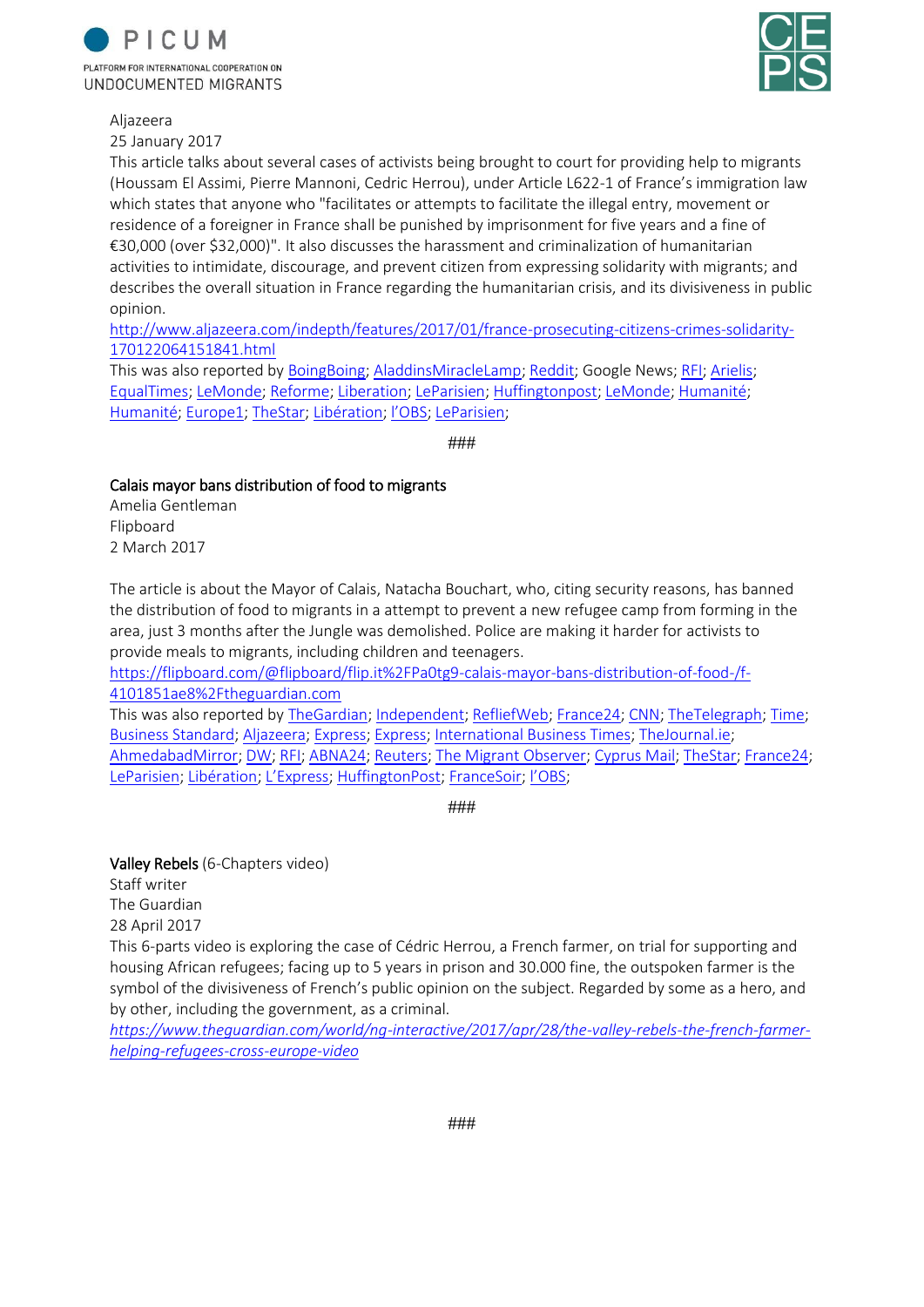



### Affaire Cédric Herrou : l'aide aux migrants est-elle légale en France ? (*Cédric Herrou's case: Is the aid to*

*migrants legal in France?*) Stéphane Pair France Info 8 August 2017

The Court of Appeal of Aix-en-Provence sentenced Cédric Hérrou on Tuesday 8 August to 4 conditional months in prison for helping migrants. The French farmer is one of the most prominent figure of the Roya Citoyenne association, which provides help to migrants at the French-Italy border. He was already sentenced to a 3000 fine by the Court of First Instance. A French law of December 2012 differentiate smuggling for payment and selfless help to migrants. The latter is thus not a crime in France, but the article notes that in the eyes of public authorities, it seems to depend on the migration context, and they seem to be trying to stop similar solidarity actions from spreading. *[http://www.francetvinfo.fr/monde/europe/migrants/affaire-cedric-herrou-l-aide-aux-migrants-est-](http://www.francetvinfo.fr/monde/europe/migrants/affaire-cedric-herrou-l-aide-aux-migrants-est-elle-legale-en-france_2318307.html)*

*[elle-legale-en-france\\_2318307.html](http://www.francetvinfo.fr/monde/europe/migrants/affaire-cedric-herrou-l-aide-aux-migrants-est-elle-legale-en-france_2318307.html)*

This was also reported b[y France24;](http://www.france24.com/en/20170808-french-rebel-valley-farmer-suspended-jail-term-helping-migrants-france) [New York Times;](https://www.nytimes.com/2017/08/08/world/europe/france-farmer-migrants-asylum.html) [Aljazeera;](http://www.aljazeera.com/news/2017/08/cedric-herrou-convicted-helping-refugees-border-170808082804597.html) [PRI;](https://www.pri.org/stories/2017-08-08/french-farmer-who-helped-migrants-crossing-italy-has-been-sentenced) [Newsweek;](http://www.newsweek.com/eu-refugees-france-farm-cedric-herrou-647764) [BBC;](http://www.bbc.com/news/world-europe-40860138) [TheLocal;](https://www.thelocal.fr/20170808/french-farmer-gets-suspended-sentence-for-helping-migrants) [Kobini;](http://speech.konbini.com/news/4-mois-de-prison-sursis-cedric-herrou-lhomme-aide-migrants/) [LeMonde;](http://www.lemonde.fr/societe/article/2017/08/08/aide-aux-migrants-le-delit-de-solidarite-denonce-apres-la-condamnation-de-cedric-herrou_5170166_3224.html#xtor=AL-32280270)

###

Aide aux migrants: le « délit de solidarité » dénoncé après la condamnation de Cédric Herrou (*Aid to migrants: The "crime of solidarity" denounced after Cedric Herrou's conviction*)

Florian Reynaud

Le Monde

8 August 2017

This article talks about the criminalization of solidarity following the sentencing of Cédric Herrou; and explains Article L622-1 of France's immigration law, and its latest modification (Article L. 622-4 from 2012, which distinguish residence aid from aid for the entry and movement of undocumented migrants).

Article L.622-1 of the code of entry and stay of foreigners and right to asylum was modified in December 2012 to specify that helping migrants to stay cannot lead to prosecution if there was no direct or indirect compensation; and the help ensured decent living conditions or preserved the dignity and physical integrity of migrants (through legal aid, food, housing of health care services). These exceptions only cover the stay and not the help to entry and circulation of irregular migrants. However, the Court considers that Cedric Herrou received compensation because his help support his activism. This sends a clear message to other migrant rights activists and also blurs the exceptions added to the law in 2012.

*[http://www.lemonde.fr/societe/article/2017/08/08/aide-aux-migrants-le-delit-de-solidarite-denonce](http://www.lemonde.fr/societe/article/2017/08/08/aide-aux-migrants-le-delit-de-solidarite-denonce-apres-la-condamnation-de-cedric-herrou_5170166_3224.html#xtor=AL-32280270)[apres-la-condamnation-de-cedric-herrou\\_5170166\\_3224.html#xtor=AL-32280270](http://www.lemonde.fr/societe/article/2017/08/08/aide-aux-migrants-le-delit-de-solidarite-denonce-apres-la-condamnation-de-cedric-herrou_5170166_3224.html#xtor=AL-32280270)* This was also reported b[y France24;](http://www.france24.com/en/20170808-french-rebel-valley-farmer-suspended-jail-term-helping-migrants-france) [New York Times;](https://www.nytimes.com/2017/08/08/world/europe/france-farmer-migrants-asylum.html) [Aljazeera;](http://www.aljazeera.com/news/2017/08/cedric-herrou-convicted-helping-refugees-border-170808082804597.html) [PRI;](https://www.pri.org/stories/2017-08-08/french-farmer-who-helped-migrants-crossing-italy-has-been-sentenced) [Newsweek;](http://www.newsweek.com/eu-refugees-france-farm-cedric-herrou-647764) [BBC;](http://www.bbc.com/news/world-europe-40860138) [TheLocal;](https://www.thelocal.fr/20170808/french-farmer-gets-suspended-sentence-for-helping-migrants) [Kobini;](http://speech.konbini.com/news/4-mois-de-prison-sursis-cedric-herrou-lhomme-aide-migrants/)

###

### **Two journalists arrested in France while doing story on migrants**

Staff member

Soynadie

14 November 2017

This article talks about the arrest of two reporters (Caroline Christinaz and Raphael Krafft), by the Briançon police, as they were travelling in vehicles driven by locals who were bringing 4 minors migrants into France clandestinely. Christinaz was in the car with the migrant, and learned that she was investigated on suspicion of "assisting the illegal entry, circulation or presence of foreigners in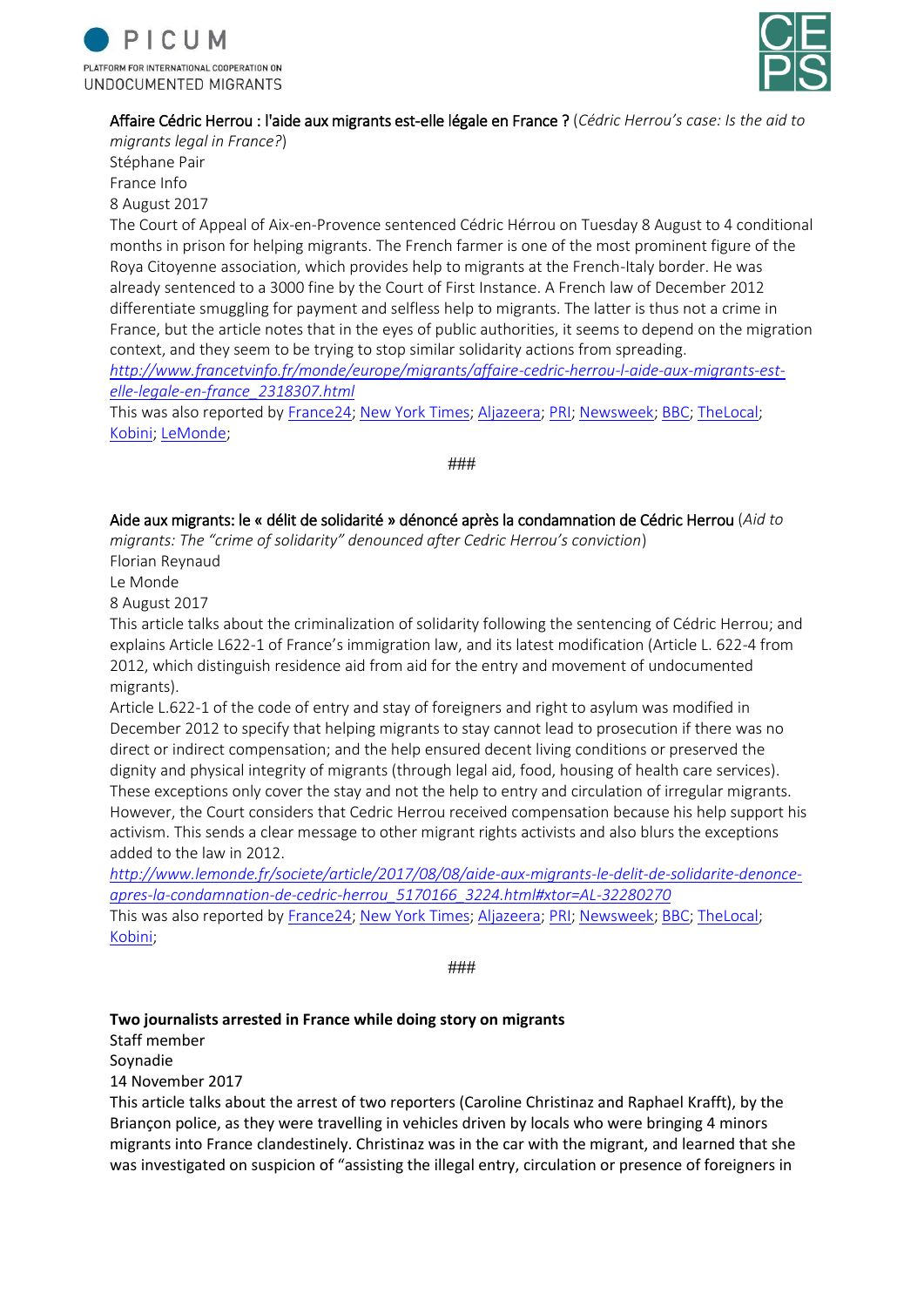



French territory," a charge punishable by a heavy fine or up to five years in prison. (Kraft only heard as witness)

[http://www.soynadie.org/2017/11/14/two-journalists-arrested-in-france-while-doing-story-on](http://www.soynadie.org/2017/11/14/two-journalists-arrested-in-france-while-doing-story-on-migrants/?lipi=urn%3Ali%3Apage%3Ad_flagship3_feed%3Bp%2FiIoRKIRruXE%2BfNH4wjLQ%3D%3D)[migrants/?lipi=urn%3Ali%3Apage%3Ad\\_flagship3\\_feed%3Bp%2FiIoRKIRruXE%2BfNH4wjLQ%3D%3D](http://www.soynadie.org/2017/11/14/two-journalists-arrested-in-france-while-doing-story-on-migrants/?lipi=urn%3Ali%3Apage%3Ad_flagship3_feed%3Bp%2FiIoRKIRruXE%2BfNH4wjLQ%3D%3D) This was also reported by [L'Express](https://www.lexpress.fr/actualite/monde/europe/une-journaliste-suisse-enquetant-sur-les-migrants-arretee-par-la-gendarmerie_1960649.html)[; Politis;](https://www.politis.fr/articles/2017/11/briancon-deux-journalistes-arretes-par-la-gendarmerie-lors-dun-reportage-sur-des-refugies-37954/) [Le Temps;](https://www.letemps.ch/opinions/2017/11/15/polemique-enfle-apres-linterrogatoire-journaliste-temps-briancon) [ValeursActuelles;](https://www.valeursactuelles.com/faits-divers/une-journaliste-suisse-arretee-lors-dune-enquete-sur-des-migrants-90617) [Europe](http://www.europe1.fr/international/une-journaliste-suisse-en-reportage-arretee-par-la-gendarmerie-francaise-3492608) 1; [Courrier](https://www.courrierinternational.com/article/journaliste-suisse-interpellee-en-france-une-intolerable-attaque-contre-la-presse)  [International;](https://www.courrierinternational.com/article/journaliste-suisse-interpellee-en-france-une-intolerable-attaque-contre-la-presse) [RT;](https://francais.rt.com/france/45614-journaliste-suisse-reportage-migrants) [Il Fatto Quotidiano;](https://www.ilfattoquotidiano.it/premium/articoli/due-giornalisti-arrestati-per-uninchiesta-sui-migranti/) [Ticinonews](http://www.ticinonews.ch/svizzera/423171/giornalista-di-le-temps-fermata-e-interrogata-in-francia) 

###

# **ITALY**

**Traffickers turn to teenagers to drive migrant boats across Mediterranean**

Luca Muzi The Guardian 18 November 2014

People smugglers in Egypt and Libya are escaping justice by using children to ferry migrants to Europe, leaving the youngsters to face jail and huge fines

*[https://www.theguardian.com/global-development/2014/nov/18/people-trafficking-teenagers](https://www.theguardian.com/global-development/2014/nov/18/people-trafficking-teenagers-migrant-boats-mediterranean)[migrant-boats-mediterranean](https://www.theguardian.com/global-development/2014/nov/18/people-trafficking-teenagers-migrant-boats-mediterranean)*

###

**Protection of human rights defenders is vital to realize OSCE human rights commitments, says OSCE/ODIHR Director Link**

Staff writer (press release) OSCE 9 December 2016

Michael Georg Link, director of the OSCE Office for Democratic Institution and Human Rights reaffirmed that the protection of HR defenders was essential for OSCE participating states: "Human rights defenders are often the focus of threats, attacks and legal harassment simply for trying to protect the rights of society's most vulnerable people, without discrimination. I encourage OSCE participating States to seriously consider the Hamburg Declaration, which outlines many important actions to safeguard human rights defenders from restrictions contrary to OSCE commitments."

<http://www.osce.org/odihr/287861>

This was also reported by **Diplomatic Intelligence**;

###

**EU border force accuses charities of collusion with migrant smugglers**

Duncan Robinson Financial Times 15 December 2016

According to a report in the Financial Times (link), EU border agency Frontex has accused NGOs of colluding with people smugglers operating in the central Mediterranean, stating in a confidential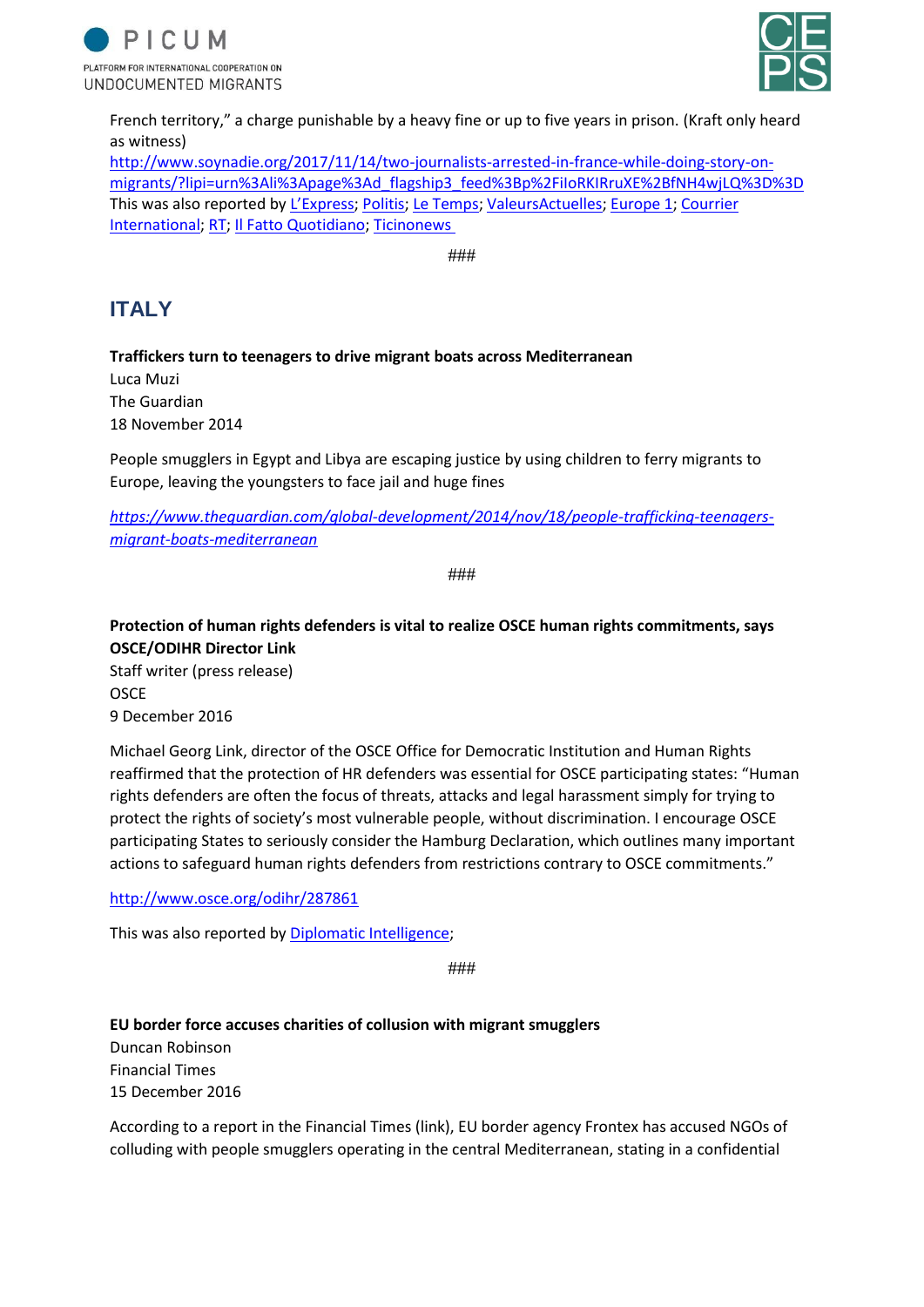



report that it has logged the: ""First reported case where the criminal networks were smuggling migrants directly on an NGO vessel".

### *<https://www.ft.com/content/3e6b6450-c1f7-11e6-9bca-2b93a6856354>*

This was also reported by [Euractiv;](https://www.euractiv.com/section/justice-home-affairs/news/ngos-responsibility-questioned-as-italy-refugee-arrivals-surge/) [DailyBeast;](https://www.thedailybeast.com/eu-links-charities-to-human-traffickers) [LaTribune;](http://www.latribune.fr/economie/international/migrants-frontex-accuse-des-ong-de-collusion-avec-les-passeurs-624900.html) [DailyMail;](http://www.dailymail.co.uk/news/article-4038954/Trafficker-filmed-offering-smuggle-migrants-Britain-Lidl-lorries-5-000-gangs-Paris-Jungle-closed.html)

- $\rightarrow$  The article was later retracted by the Financial Times (see article and: [http://time.com/4608908/refugee-migrants-mediterranean-frontex-ngo/\)](http://time.com/4608908/refugee-migrants-mediterranean-frontex-ngo/)
- $\rightarrow$  FRONTEX distanced itself from the accusation [\(https://twitter.com/PatrickKingsley/status/809424345651154944?ref\\_src=twsrc%5etfw](https://twitter.com/PatrickKingsley/status/809424345651154944?ref_src=twsrc%5etfw) + [https://theintercept.com/2017/04/02/new-evidence-undermines-eu-report-tying-refugee](https://theintercept.com/2017/04/02/new-evidence-undermines-eu-report-tying-refugee-rescue-group-to-smugglers/)[rescue-group-to-smugglers/](https://theintercept.com/2017/04/02/new-evidence-undermines-eu-report-tying-refugee-rescue-group-to-smugglers/) + [http://www.aljazeera.com/indepth/opinion/2017/05/responsible-deadly-refugee-journeys-](http://www.aljazeera.com/indepth/opinion/2017/05/responsible-deadly-refugee-journeys-170522080533683.html)[170522080533683.html](http://www.aljazeera.com/indepth/opinion/2017/05/responsible-deadly-refugee-journeys-170522080533683.html) )

###

**EU agencies and officials accuse NGOs of assisting people smugglers off Libyan coast**

Staff writer **Statewatch** 16 December 2016

This article talks about the Financial Times' report which was later retracted. It's about FRONTEX's alleged accusation (in a confidential report) that there was collusion between NGOs and people smugglers operating in the Mediterranean. The article also cite a "[Working document of the](http://statewatch.org/news/2016/dec/eu-council-eunavformed-jan-oct-2016-report-restricted.pdf)  [European Union External Action Service, EUNAVFORD MED Op SOPHIA](http://statewatch.org/news/2016/dec/eu-council-eunavformed-jan-oct-2016-report-restricted.pdf)", in which NGOs are accused of making migrant smugglers' work easier by operating closer to the Libyan shore than the EU's vessels

*<http://www.statewatch.org/news/2016/dec/eu-vs-ngos.html>*

This was also reported by [Euractiv;](https://www.euractiv.com/section/justice-home-affairs/news/ngos-responsibility-questioned-as-italy-refugee-arrivals-surge/) [Financial Times;](https://www.ft.com/content/3e6b6450-c1f7-11e6-9bca-2b93a6856354) [DailyBeast;](https://www.thedailybeast.com/eu-links-charities-to-human-traffickers) [LaTribune;](http://www.latribune.fr/economie/international/migrants-frontex-accuse-des-ong-de-collusion-avec-les-passeurs-624900.html) [The Intercept;](https://theintercept.com/2017/04/02/new-evidence-undermines-eu-report-tying-refugee-rescue-group-to-smugglers/)

- Similarly, in an internal report (pdf) drafted by the head of Operation Sophia, the EU's military mission against smuggling in the Mediterranean, NGOs are accused of making migrant smugglers' work easier by operating closer to the Libyan shore than the EU's vessels. [http://statewatch.org/news/2016/dec/eu-council-eunavformed-jan-oct-2016-report](http://statewatch.org/news/2016/dec/eu-council-eunavformed-jan-oct-2016-report-restricted.pdf)[restricted.pdf](http://statewatch.org/news/2016/dec/eu-council-eunavformed-jan-oct-2016-report-restricted.pdf)

###

### **Europol report hails 'success' against people smuggling despite more refugees dying than ever before**

Lizzie Dearden The Independent 24 February 2017

Humanitarian groups say lack of legal routes to Europe forcing migrants into criminals' hands [http://www.independent.co.uk/news/world/europe/europol-eu-people-smuggling-success](http://www.independent.co.uk/news/world/europe/europol-eu-people-smuggling-success-refugees-dying-killed-mediterranean-migrant-crisis-border-a7598421.html)[refugees-dying-killed-mediterranean-migrant-crisis-border-a7598421.html](http://www.independent.co.uk/news/world/europe/europol-eu-people-smuggling-success-refugees-dying-killed-mediterranean-migrant-crisis-border-a7598421.html) This was also reported by [The Parliament Magazine;](https://www.theparliamentmagazine.eu/articles/news/refugee-crisis-anti-people-smuggling-efforts-success-says-europol) [InformantSite;](https://informantsite.wordpress.com/2017/02/25/europol-report-hails-success-against-people-smuggling-despite-more-refugees-dying-than-ever-before-humanitarian-groups-say-lack-of-legal-routes-to-europe-forcing-migrants-into-criminals/)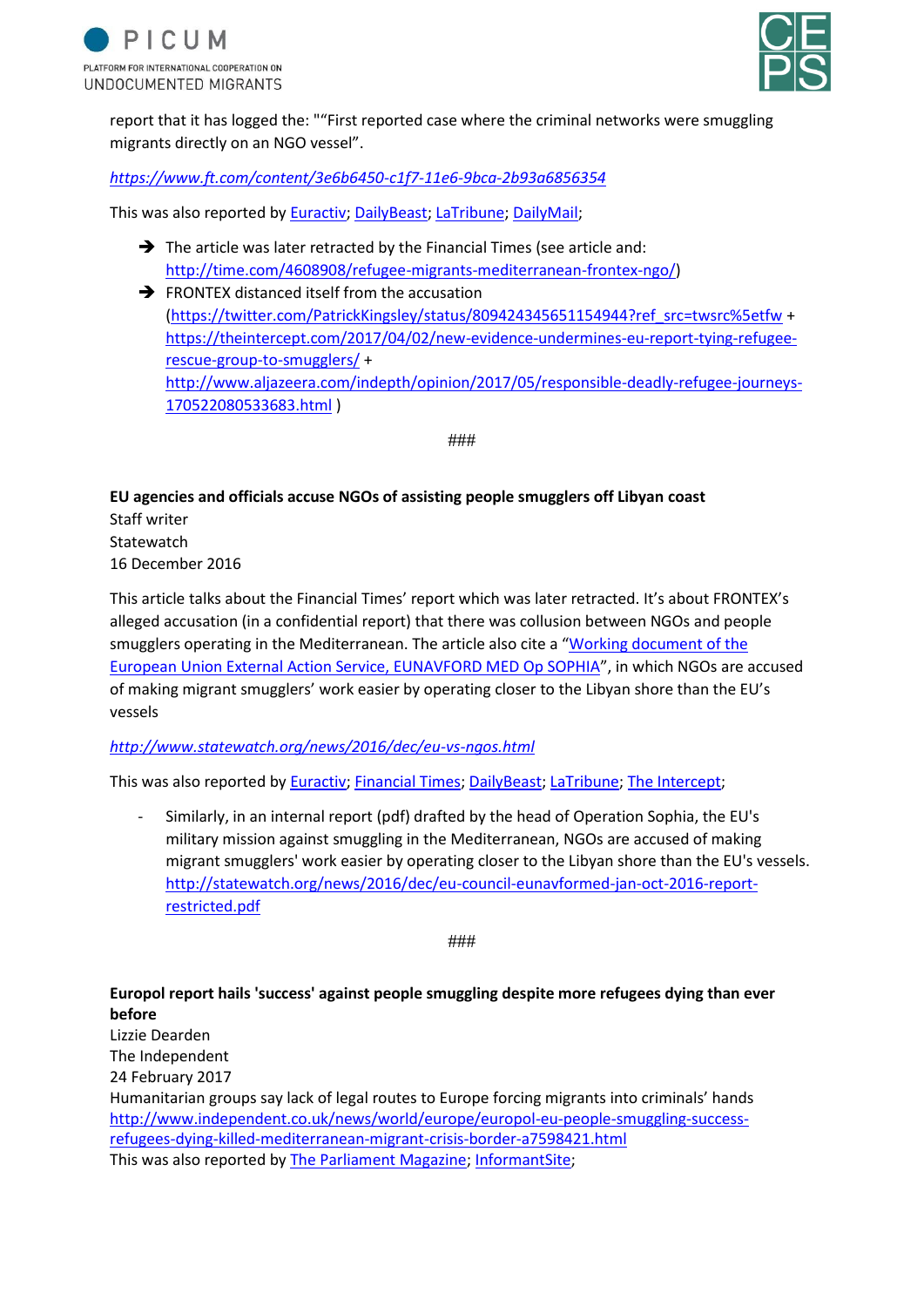



###

#### **NGO rescues off Libya encourage traffickers, says EU borders chief**

Patrick Wintour

The Guardian

29 February 2017

Head of Frontex calls for rescue operations in Med to be re-evaluated and says NGOs work ineffectively with security agencies. Speaking to Germany's Die Welt newspaper, Fabrice Leggeri called for rescue operations to be re-evaluated and accused NGOs of ineffectively cooperating with security agencies against human traffickers.

*[https://www.theguardian.com/world/2017/feb/27/ngo-rescues-off-libya-encourage-traffickers-eu](https://www.theguardian.com/world/2017/feb/27/ngo-rescues-off-libya-encourage-traffickers-eu-borders-chief)[borders-chief](https://www.theguardian.com/world/2017/feb/27/ngo-rescues-off-libya-encourage-traffickers-eu-borders-chief)*

This was also reported by [Express;](https://www.express.co.uk/news/world/773109/Frontex-charities-NGOS-trafficking-migrants-people-smuggling-Fabrice-Leggeri) [HurriyetDailyNews;](http://www.hurriyetdailynews.com/migrant-rescues-off-libya-encourage-traffickers-frontex--110234) [Frontexit;](https://www.frontexit.org/en/news/item/850-ngo-rescues-off-libya-encourage-traffickers-says-eu-borders-chief) [The European Post;](http://europeanpost.co/ngo-rescue-operations-encourage-traffickers-says-eu-borders-chief-but-soros-still-funds-them/) [Reuters;](https://uk.reuters.com/article/uk-europe-migrants-eu-libya/ferry-service-or-humanitarian-rescue-boat-eus-mediterranean-dilemma-idUKKBN1881CQ) [NewsThatMoves;](https://newsthatmoves.org/en/frontex-rescues-encourage-smugglers/) [The Times UK;](https://www.thetimes.co.uk/article/migrants-treat-med-charities-like-a-taxi-service-says-eu-lsvqww6fk) [EuroNews;](http://www.euronews.com/2017/02/27/frontex-boss-criticises-ngo-rescue-operations-in-med) [EuroPost;](http://www.europost.bg/article?id=19086)

###

### **NGOs under attack for saving too many lives in the Mediterranean**

Nando Sigona

The Conversation

29 March 2017

"European politicians and media have accused non-governmental organisations (NGOs) carrying out search and rescue operations in the Mediterranean of undermining their efforts to stem the flow of migration from Libya. Recent accusations by the EU's border agency Frontex mark a new low in the trend of criminalising those helping migrants and refugees in Europe."

*[https://theconversation.com/ngos-under-attack-for-saving-too-many-lives-in-the-mediterranean-](https://theconversation.com/ngos-under-attack-for-saving-too-many-lives-in-the-mediterranean-75086)[75086](https://theconversation.com/ngos-under-attack-for-saving-too-many-lives-in-the-mediterranean-75086)*

###

#### **EU migration crisis: border agency accused of stirring controversy**

Stephanie Kirchgaessner The Guardian 5 April 2017

"Mario Giro, Italy's deputy foreign minister, said the recent allegation by Frontex – which suggested that aid groups were indirectly supporting criminal traffickers – showed a fundamental misunderstanding of so-called "push" and "pull" factors that are encouraging hundreds of thousands of people from Africa and the Middle East to leave their homes and make the treacherous journey across the Mediterranean to Europe."

*<https://www.theguardian.com/world/2017/apr/05/eu-migration-crisis-frontex-people-traffickers>*

###

### **Refugee rescue group accuses EU border agency of conspiracy**

Staff writer Euractiv 13 April 2017

A Spanish NGO (ProActiva) that has been rescuing migrants in the Mediterranean since 2016 accused the EU's border control agency Frontex on Wednesday (12 April) of plotting to discredit private aid organisations in order to put off donors.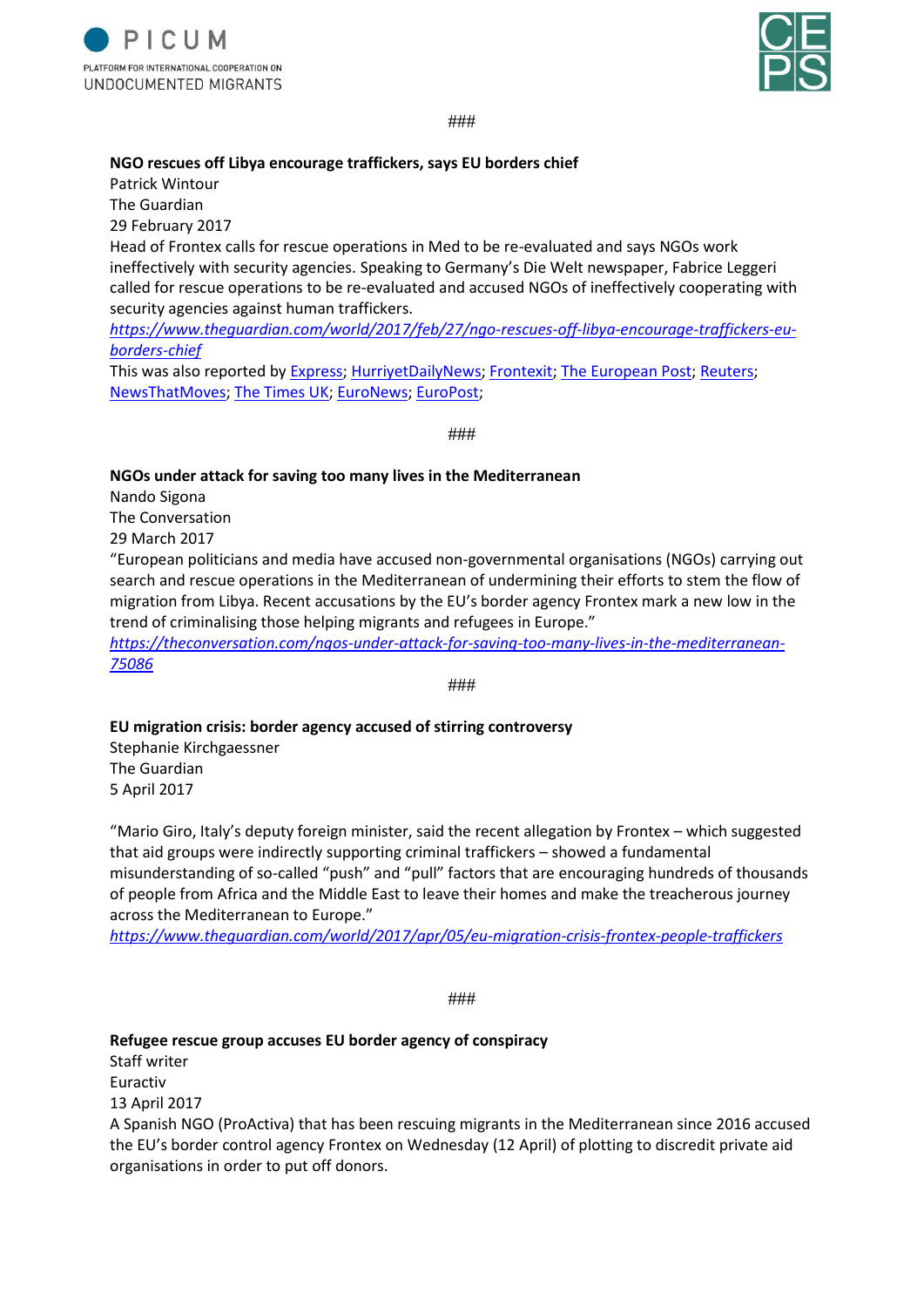



*[https://www.euractiv.com/section/justice-home-affairs/news/refugee-rescue-group-accuse-eu](https://www.euractiv.com/section/justice-home-affairs/news/refugee-rescue-group-accuse-eu-border-agency-of-conspiracy/)[border-agency-of-conspiracy/](https://www.euractiv.com/section/justice-home-affairs/news/refugee-rescue-group-accuse-eu-border-agency-of-conspiracy/)*

This was also reported by [The Intercept;](https://theintercept.com/2017/04/02/new-evidence-undermines-eu-report-tying-refugee-rescue-group-to-smugglers/) [Malta Today;](http://www.maltatoday.com.mt/news/world/76260/migrant_rescue_group_accuses_eu_border_agency_of_conspiracy#.WhwW5oanGUk) [Standard-Examiner;](http://www.standard.net/National/2017/05/02/In-Italy-conspiracy-theories-about-collusion-between-smugglers-and-charities-are-spreading) [Jordan Times;](http://static.jordantimes.com/news/region/migrant-rescuers-accuse-eu-border-agency-conspiracy) [Aljazeera;](http://www.aljazeera.com/indepth/opinion/2017/05/responsible-deadly-refugee-journeys-170522080533683.html) [SputnikNews;](https://sputniknews.com/europe/201704051052323673-ngos-refugee-smuggling-allegations/)

###

### **Sicily prosecutor accuses NGOs of collaboration with Libya smugglers**

Mark Casper Jurist 23 April 2017

Sicilian prosecutor Carmelo Zuccaro stated to reporters on Sunday that an investigation has revealed evidence of direct contacts between some non-governmental organizations (NGOs) and human traffickers in Libya. He has claimed to know that they "are in contact with human traffickers" and alleged that "some of them could be financed" by smugglers. The prosecutor of Catania: "There are phone calls with organizers landings and groups funded by questionable characters. But politics must intervene"

*[http://www.jurist.org/paperchase/2017/04/sicily-prosecutor-ngos-cooperating-with-libya](http://www.jurist.org/paperchase/2017/04/sicily-prosecutor-ngos-cooperating-with-libya-smugglers.php)[smugglers.php](http://www.jurist.org/paperchase/2017/04/sicily-prosecutor-ngos-cooperating-with-libya-smugglers.php)*

This was also reported by [DW;](http://www.dw.com/en/italy-prosecutor-claims-ngos-working-with-human-smugglers/a-38554753) [TheLocal;](https://www.thelocal.it/20170424/italy-prosecutor-labels-charity-rescue-boats-smugglers-taxis) [The Washington Post;](https://www.washingtonpost.com/news/worldviews/wp/2017/05/02/in-italy-conspiracy-theories-about-collusion-between-smugglers-and-charities-rescuing-migrants-are-spreading/?utm_term=.1e2b4a7d7fe4) [RT;](https://www.rt.com/news/386747-italian-foreign-minister-migrant-ngos/) [The New Arab;](https://www.alaraby.co.uk/english/news/2017/4/24/ngos-accused-of-colluding-with-libya-human-traffickers) [The Times;](https://www.thetimes.co.uk/article/migrant-rescue-boats-collude-with-traffickers-kv6n8wjl3) [The](http://www.independent.co.uk/news/world/europe/refugee-boat-rescue-charities-medicins-sans-frontieres-save-the-children-mediterranean-sea-migrants-a7699571.html)  [Independent;](http://www.independent.co.uk/news/world/europe/refugee-boat-rescue-charities-medicins-sans-frontieres-save-the-children-mediterranean-sea-migrants-a7699571.html) [BBC;](http://www.bbc.com/news/world-europe-39686239) [Reuters;](https://www.reuters.com/article/us-europe-migrants-italy-ngos/italy-investigating-some-migrant-aid-workers-for-people-smuggling-idUSKBN1862BI) [Express;](https://www.express.co.uk/news/world/798973/Angelino-Alfano-Carmelo-Zuccaro-Matteo-Salvini-Andrea-Orlando-Migrants-EU-crisis) [The Telegraph;](http://www.telegraph.co.uk/news/2017/04/23/italy-prosecutor-says-rescue-boats-contact-people-smugglers/) [AnsaMed;](http://www.ansamed.info/ansamed/en/news/nations/libya/2017/04/27/traffickers-may-pay-some-ngos-posits-catania-prosecutor_d0b8d1dc-3ef6-4e91-9d9d-612e6aaa1489.html) [Aljazeera;](http://www.aljazeera.com/indepth/opinion/2017/05/responsible-deadly-refugee-journeys-170522080533683.html) [La Stampa;](http://www.lastampa.it/2017/04/23/italia/cronache/abbiamo-le-prove-dei-contatti-tra-scafisti-e-alcuni-soccorritori-3fCnqLKWWRHBVUiygHv65K/pagina.html)

###

**Migranti, sulle Ong Zuccaro insiste: "Notizie date da Frontex, non ho nuove prove". Orlando: "Nessun illecito disciplinare"** (*Migrants, on Zuccaro Ong insists: "News given by Frontex, I have no new evidence." Orlando: "No disciplinary offense")*

Alessandra Ziniti

Repubblica

3 may 2017

Confirming his previous allegation that there was a link between NGOs and human traffickers, and that those evidences couldn't be used in a courtroom but needs to be further investigated, Carmelo Zuccaro asks in front of the Defense Committee of the Senate to be able to use the intercepts. The ministry will not intervene against it: it has confirmed the Keeper. The Marina: "Non-governmental organizations do not hinder"

[http://www.repubblica.it/cronaca/2017/05/03/news/ong\\_migranti\\_scafisti\\_procura\\_catania\\_zuccar](http://www.repubblica.it/cronaca/2017/05/03/news/ong_migranti_scafisti_procura_catania_zuccaro-164500643/?ref=RHPPLF-BH-I0-C8-P3-S2.4-T1) [o-164500643/?ref=RHPPLF-BH-I0-C8-P3-S2.4-T1](http://www.repubblica.it/cronaca/2017/05/03/news/ong_migranti_scafisti_procura_catania_zuccaro-164500643/?ref=RHPPLF-BH-I0-C8-P3-S2.4-T1)

###

#### **Italian prosecutor investigating NGO rescuers says has no proof of wrongdoing**

Staff writer

Euractive

4 May 2017

After commenting that he had evidence of phone calls between people smugglers and aid groups, Carmelo Zuccaro, the Chief prosecutor of the Sicilian port city of Catania, is changing his initial comment. The Italian prosecutor who began an investigation into possible ties between humanitarian organisations that rescue migrants at sea and Libya-based people smugglers said on Wednesday (3 May) he had no proof of any wrongdoing.

[http://www.euractiv.com/section/justice-home-affairs/news/italian-prosecutor-investigating-ngo](http://www.euractiv.com/section/justice-home-affairs/news/italian-prosecutor-investigating-ngo-rescuers-says-has-no-proof-of-wrongdoing/)[rescuers-says-has-no-proof-of-wrongdoing/](http://www.euractiv.com/section/justice-home-affairs/news/italian-prosecutor-investigating-ngo-rescuers-says-has-no-proof-of-wrongdoing/)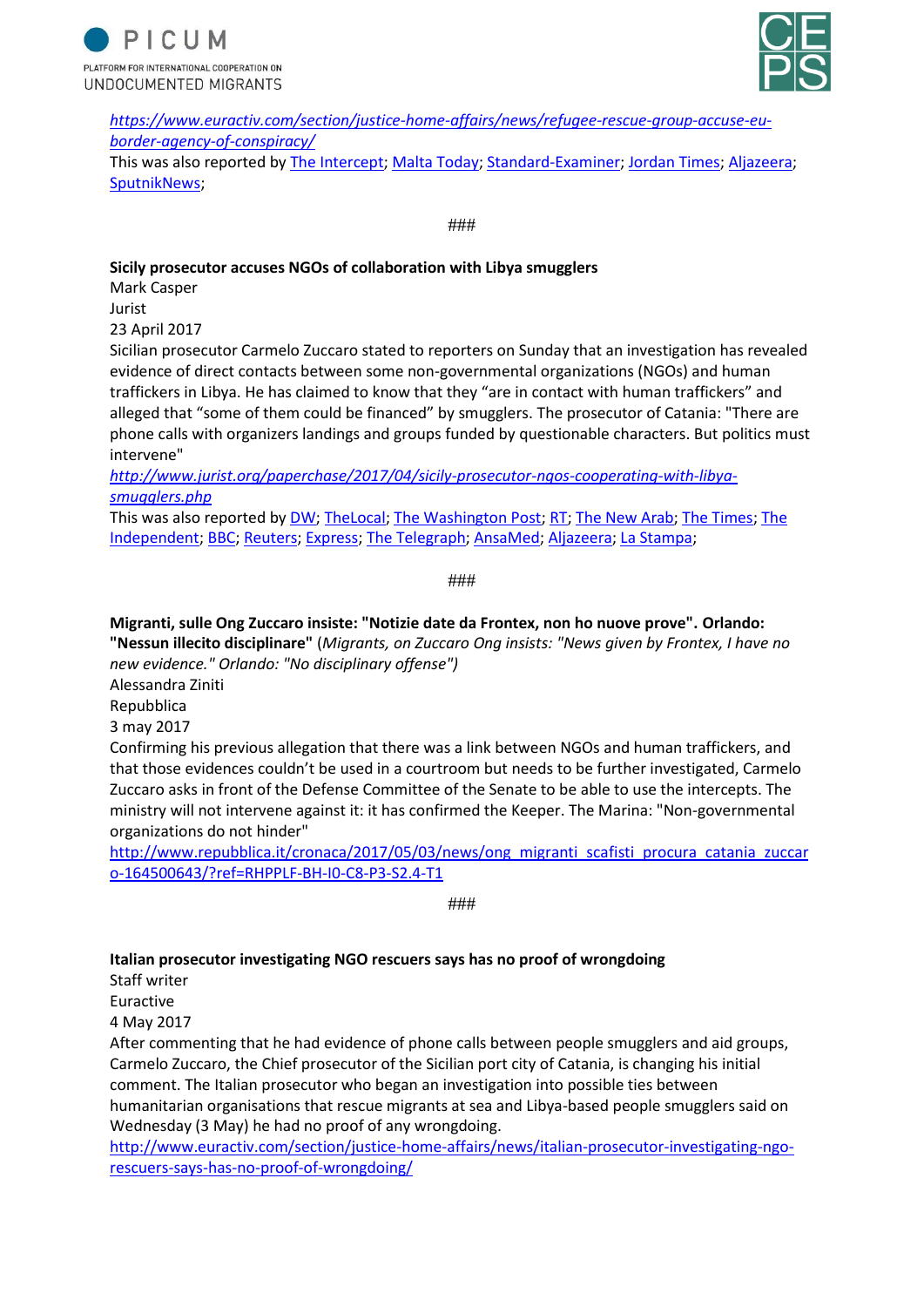



This was also reported by [Reuters;](https://www.reuters.com/article/us-europe-migrants-italy-ngo/italy-prosecutor-investigating-ngo-rescuers-says-has-no-proof-of-wrongdoing-idUSKBN17Z260) [The Daily Beast;](https://www.thedailybeast.com/italian-prosecutor-i-cant-prove-migrant-rescuers-are-colluding-with-traffickers) [EUObserver;](https://euobserver.com/migration/138160) [AP News;](https://apnews.com/9bba6d3dacee413183cd48a726d7c34d) [Reppublica;](http://www.repubblica.it/politica/2017/04/28/news/carmelo_zuccaro_denuncio_non_ho_prove_sta_ai_politici_fermare_il_fenomeno_-164101452/) [ABCNews;](http://abcnews.go.com/amp/International/wireStory/italian-prosecutor-ngos-migrant-smuggler-links-emerge-47153010)

###

**Migranti e Ong, l'ammiraglio della Guardia costiera "assolve" tutti. Nuovo fronte a Trapani** (*Migrants and NGOs, the admiral of the Coast Guard "performs" all. New front of Trapani)* Alessandra Ziniti Repubblica 4 May 2017 Zuccaro, in front of the Defense Committee of the Senate, maintained his previous comments (alleged links between NGOs and traffickers). The commander of the Harbor Commission to Schengen, "Who reports of dangerous situations has an obligation to rescue. Humanitarian

organizations help us." The CSM: "Total support to Zuccaro pm" and 'reinforcements' in Catania. Summoned to the Senate also the head of the prosecutor in Trapani.

*[http://www.repubblica.it/cronaca/2017/05/04/news/ong\\_l\\_ammiraglio\\_della\\_guardia\\_costiera\\_ass](http://www.repubblica.it/cronaca/2017/05/04/news/ong_l_ammiraglio_della_guardia_costiera_assolve_tutti-164587424/?ref=RHPPLF-BH-I0-C8-P2-S1.8-T1) [olve\\_tutti-164587424/?ref=RHPPLF-BH-I0-C8-P2-S1.8-T1](http://www.repubblica.it/cronaca/2017/05/04/news/ong_l_ammiraglio_della_guardia_costiera_assolve_tutti-164587424/?ref=RHPPLF-BH-I0-C8-P2-S1.8-T1)*

###

**EU wil harder optreden tegen organisaties die migranten uit zee redden** (*The EU wants to act harder against organizations that rescue migrants from the sea)* Marc Peeperkorn Volkskrant

4 July 2017

EU countries consider that refugee organizations in their lifeboats in the Mediterranean ferry illegal economic migrants to Europe maintain. Discuss the European Ministers of Justice Thursday a code of conduct which prohibits organizations from continuing to sail in Libyan waters and expand their GPS systems.

*[http://www.volkskrant.nl/buitenland/eu-wil-harder-optreden-tegen-organisaties-die-migranten-uit](http://www.volkskrant.nl/buitenland/eu-wil-harder-optreden-tegen-organisaties-die-migranten-uit-zee-redden~a4504326/)[zee-redden~a4504326/](http://www.volkskrant.nl/buitenland/eu-wil-harder-optreden-tegen-organisaties-die-migranten-uit-zee-redden~a4504326/)*

This was also reported by [DW;](http://www.dw.com/en/eu-backs-italy-in-stand-off-with-ngos-over-refugee-rescue/a-39546570)

###

# **GREECE**

### **Refugees in Lesbos: are there too many NGOs on the island?**

Helen Nianias The Guardian 5 January 2016

The Mayor of Lesvos, Spyros Galinos, is thankful for the outpouring of generosity, but points out that "many NGOs and individuals (are) coming to Lesbos without official registration and showing no cooperation with our municipality", which can be "more disruptive than useful".

*[https://www.theguardian.com/global-development-professionals-network/2016/jan/05/refugees-in](https://www.theguardian.com/global-development-professionals-network/2016/jan/05/refugees-in-lesbos-are-there-too-many-ngos-on-the-island)[lesbos-are-there-too-many-ngos-on-the-island](https://www.theguardian.com/global-development-professionals-network/2016/jan/05/refugees-in-lesbos-are-there-too-many-ngos-on-the-island)*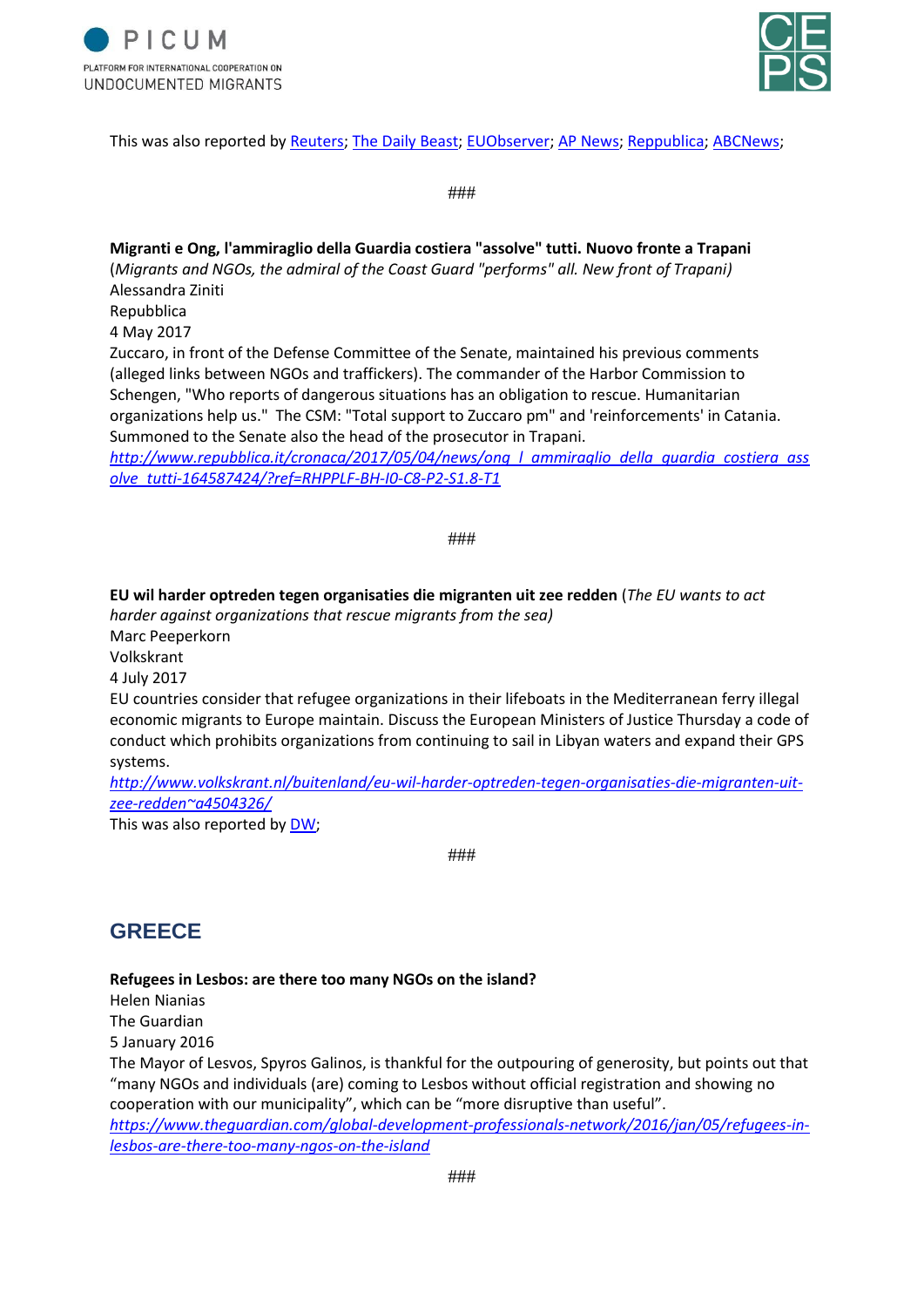



#### **NGOs decry charges against volunteers in Greece**

Anealla Safdar Aljazeera 16 January 2016 Facing accusations of smuggling, 5 volunteers lifeguards were arrested by the Greek coastguard, as part of a crackdown on civil society in Greek Island, activists say. Two Danish from Team Humaniy, and three Spanish from Proem Aid groups. They were all released on bail (5000e), except Salam Aldeen, who's bail was set at 10,000e, and who was the only defendant asked to not leave the country, and to report to a police state every week. *[http://www.aljazeera.com/news/2016/01/ngos-decry-arrests-volunteer-lifeguards-greece-](http://www.aljazeera.com/news/2016/01/ngos-decry-arrests-volunteer-lifeguards-greece-160116193522648.html)[160116193522648.html](http://www.aljazeera.com/news/2016/01/ngos-decry-arrests-volunteer-lifeguards-greece-160116193522648.html)* This was also reported by [HuffingtonPost;](https://www.huffingtonpost.com/entry/greece-volunteers-arrested-lesbos_us_56b37bdde4b01d80b2454c6f) [TheLocal;](https://www.thelocal.dk/20160118/danes-cleared-of-trafficking-charges-in-greece) [CPH Post;](http://cphpost.dk/news/two-danish-aid-workers-charged-with-human-trafficking-in-greece.html) [EuroWeeklyNews;](https://www.euroweeklynews.com/3.0.15/news/on-euro-weekly-news/spain-news-in-english/136474-volunteer-aid-workers-returned-to-spain-after-nightmare-in-greek-jail) [NPR;](https://www.npr.org/2016/01/18/463446334/greece-cracks-down-on-volunteers-aiding-migrants) [Ekhathimerini;](http://www.ekathimerini.com/205066/article/ekathimerini/news/greece-holds-alleged-spanish-lifeguards-over-migrant-trafficking)

###

**Dos españoles detenidos en Grecia por tratar de trasladar a Euskadi a ocho refugiados en una caravan** *(Two Spaniards arrested in Greece for trying to transfer eight refugees to Euskadi in a caravan)* Staff writer El Mundo 28 December 2016 They are accused of trafficking in human beings, a crime punishable by very high prison sentences in Greece. Mikel Zuloaga and the Begoña Huarte have been arrested in northwestern Greece, when they tried to cross into Italy by ferry with eight refugees hidden. They have 12 days to pay 2.000euro. (They later reaffirmed their action, and said that they would do it again : [http://ccaa.elpais.com/ccaa/2017/01/07/paisvasco/1483805777\\_194313.html\)](http://ccaa.elpais.com/ccaa/2017/01/07/paisvasco/1483805777_194313.html) *<http://www.elmundo.es/sociedad/2016/12/28/5863a808e5fdea72078b4618.html>* This was also reported by [EITB;](http://www.eitb.eus/es/noticias/sociedad/detalle/4568757/mikel-zuluaga-begona-huarte-quedan-libertad-fianza/) [Sud Ouest;](http://www.sudouest.fr/2016/12/28/deux-basques-espagnols-interpelles-en-grece-pour-avoir-transportes-clandestinement-huit-migrants-3062243-4018.php) [El Pais;](https://politica.elpais.com/politica/2016/12/30/actualidad/1483099973_542022.html) [El Pais;](https://elpais.com/elpais/2016/12/29/inenglish/1483006400_033827.html) [Express;](https://www.express.co.uk/news/world/748478/Spanish-activists-face-jail-smuggling-migrants-Europe-Greece) [USA Today;](https://www.usatoday.com/story/news/world/2017/02/09/greece-refugees-europeans/97093410/) [Ekathimerini;](http://www.ekathimerini.com/214906/article/ekathimerini/news/spaniards-held-in-greece-for-refugee-smuggling-attempt) [El](http://www.elmundo.es/sociedad/2016/12/28/5863a808e5fdea72078b4618.html)  [Mundo;](http://www.elmundo.es/sociedad/2016/12/28/5863a808e5fdea72078b4618.html) [El Diario;](http://www.eldiario.es/norte/euskadi/refugiados-activistas-Grecia-Harrera_Solidarioa-detenciones_0_595640567.html)

###

### **HUNGARY**

**A migránsok is rákaptak a telekocsizásra** (*Car-pooling is popular among migrants*) Staff writer Origo 04 September 2015 Following a number of procedures against individuals for transporting migrants from Budapest to Austria through car-pooling, this article talks about the fact that a car-pooling website warns its users that they should always make sure that they offer rides to people who have a valid permit or visa, or EU nationality.

*<http://www.origo.hu/auto/20150904-telekocsi-migrans-mav-vonat.html>*

###

**On the road with volunteers offering refugees rides from Hungary** Alison Langley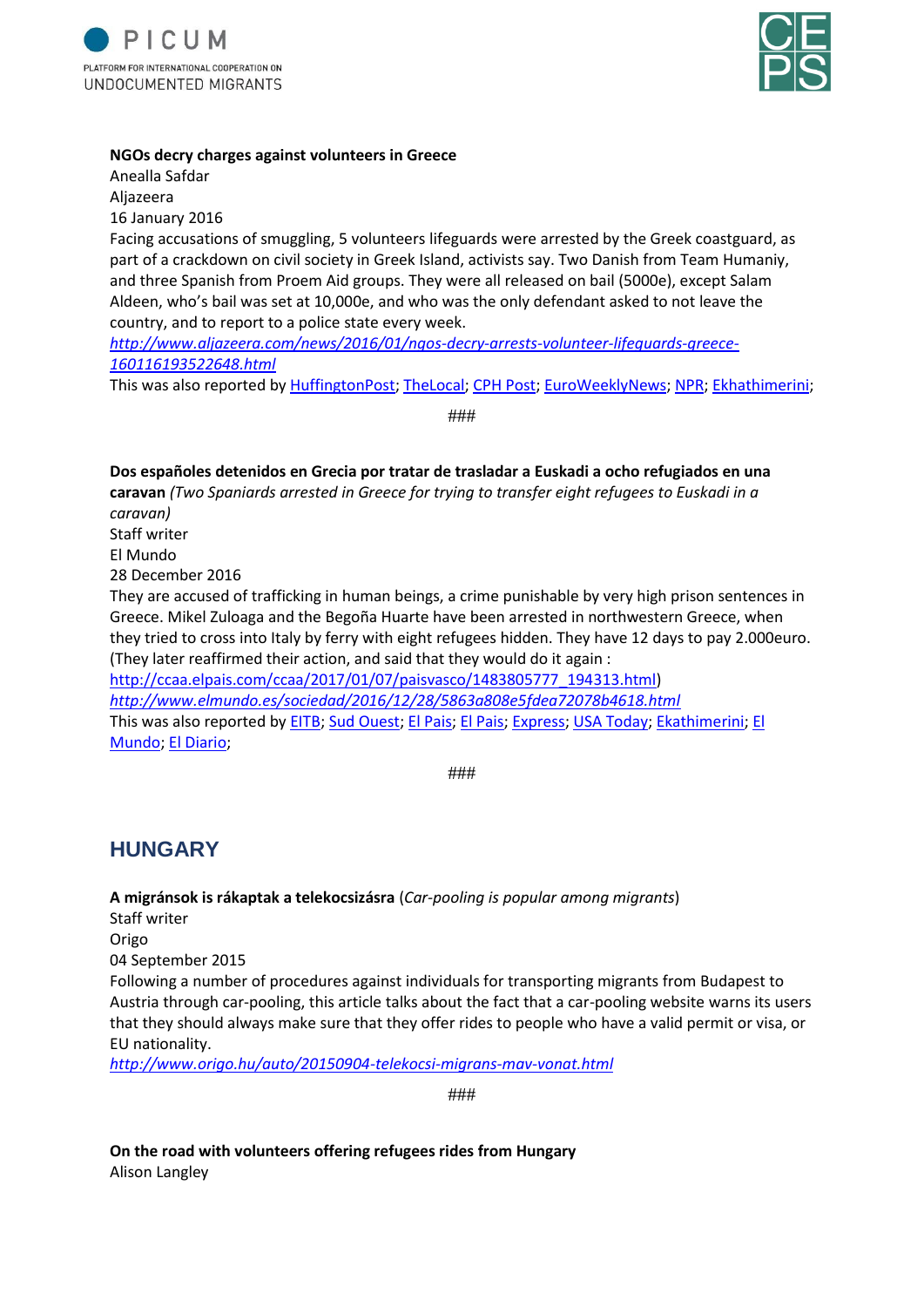



#### DW

7 September 2015

This article talks about volunteers who have rushed to the Hungarian border to help migrant on their journey to Austria and Germany, despite the illegality of their actions. They organized via Facebook, and if it was supposed to only be about free car rides, volunteers have also brought food, clothing and toiletries.

*[http://www.dw.com/en/on-the-road-with-volunteers-offering-refugees-rides-from-hungary/a-](http://www.dw.com/en/on-the-road-with-volunteers-offering-refugees-rides-from-hungary/a-18697098)[18697098](http://www.dw.com/en/on-the-road-with-volunteers-offering-refugees-rides-from-hungary/a-18697098)*

This was also reported by [Aljazeera;](http://america.aljazeera.com/articles/2015/9/5/volunteers-defy-hostile-leaders-to-welcome-refugees-to-europe.html) [Forbes;](https://www.forbes.com/sites/forbesinternational/2015/10/08/helping-hungarys-syrian-refugees-powered-by-facebook/#58577b024ff7)

###

#### **Risking Arrest, Thousands Of Hungarians Offer Help To Refugees** (audio and text)

Lauren Frayer

NPR

29 September 2015

This article talks about migrants entering Hungary from the Croatian or the Serbian border. If volunteers can offer food and water to them, other forms of help are restricted: "Hungarian law prohibits offering rides — even for free — to people who've entered the country illegally and without a visa. Another law grants Hungarian police and military extraordinary powers to search private homes if they suspect someone of harboring illegal migrants". Targeted at traffickers, the laws can also be applied to well-intentioned volunteers and may have a chilling effect on those willing to offer assistance to migrants.

*[https://www.npr.org/sections/parallels/2015/09/29/444447532/risking-arrest-thousands-of](https://www.npr.org/sections/parallels/2015/09/29/444447532/risking-arrest-thousands-of-hungarians-offer-help-to-refugees)[hungarians-offer-help-to-refugees](https://www.npr.org/sections/parallels/2015/09/29/444447532/risking-arrest-thousands-of-hungarians-offer-help-to-refugees)*

This was also reported by [Aljazeera;](http://america.aljazeera.com/articles/2015/9/5/volunteers-defy-hostile-leaders-to-welcome-refugees-to-europe.html) [Forbes;](https://www.forbes.com/sites/forbesinternational/2015/10/08/helping-hungarys-syrian-refugees-powered-by-facebook/#58577b024ff7)

###

#### **Hungarian volunteers offer warm welcome for refugees**

Helen Womack UNHCR 19 October 2016

The only 2 relevant paras.: "In his small study, college principal Gabor Ivanyi, who is chairman of the Hungarian Evangelical Brotherhood, offers green tea and raw carrots for refreshment before reflecting on his volunteers' attempts to deliver food to refugees at the Hungarian border fence this summer.

"It seems we got under their (the authorities') feet," he said. "Some officers threatened to handcuff us. The situation varied from day to day. It depended on the attitudes of individual police and army personnel.""

*[http://www.unhcr.org/news/stories/2016/10/5805e78219/hungarian-volunteers-offer-warm](http://www.unhcr.org/news/stories/2016/10/5805e78219/hungarian-volunteers-offer-warm-welcome-refugees.html)[welcome-refugees.html](http://www.unhcr.org/news/stories/2016/10/5805e78219/hungarian-volunteers-offer-warm-welcome-refugees.html)*

###

### **UK**

**Man who tried to smuggle child refugee into UK: 'I'd never do it again. Well ... '** Josh Halliday The Guardian 2 January 2017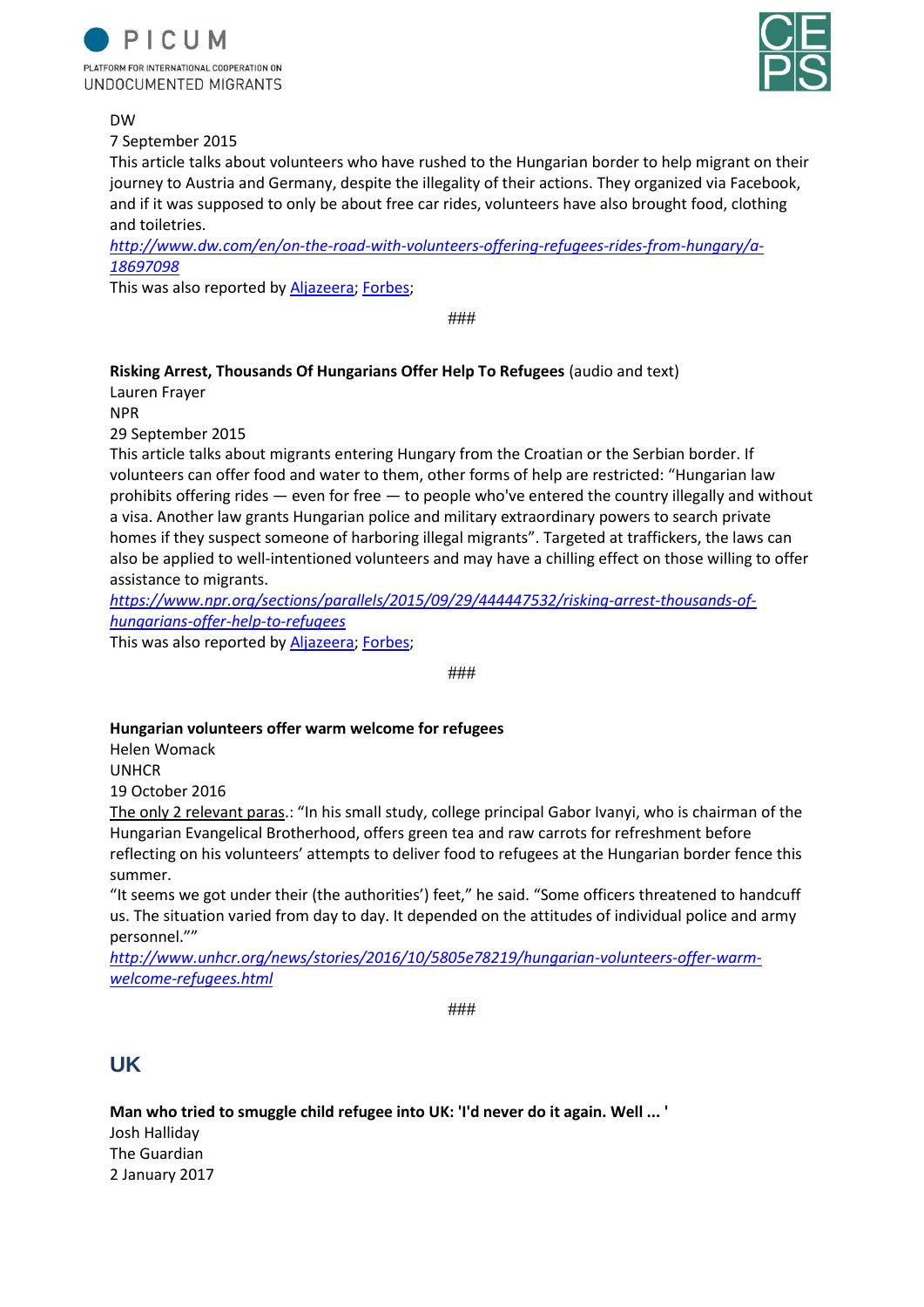



This article talks about Rob Lawrie, a former soldier, who was arrested at the Calais border when officers found an Afghan girl in his van. He explains how his life has changed (costly , and how, even if he narrowly avoided jail for trying to smuggle a child refugee into Britain, said that he would attempt to get a minor to safety again if he thought he could get away with it.

[https://www.theguardian.com/world/2017/jan/02/man-who-tried-to-smuggle-child-refugee-into-uk](https://www.theguardian.com/world/2017/jan/02/man-who-tried-to-smuggle-child-refugee-into-uk-id-never-do-it-again-well-?CMP=share_btn_tw)[id-never-do-it-again-well-?CMP=share\\_btn\\_tw](https://www.theguardian.com/world/2017/jan/02/man-who-tried-to-smuggle-child-refugee-into-uk-id-never-do-it-again-well-?CMP=share_btn_tw)

This was also reported by [DailyMail;](http://www.dailymail.co.uk/news/article-3399067/Former-soldier-tried-smuggle-four-year-old-Afghan-girl-Calais-migrant-camp-Britain-appears-court.html) [The Guardian;](https://www.theguardian.com/uk-news/2016/jan/14/former-soldier-court-smuggle-child-refugee) [The Independent;](http://www.independent.co.uk/news/uk/home-news/rob-lawrie-former-soldier-who-smuggled-afghan-girl-out-of-calais-refugee-camp-spared-jail-a6813121.html) [The Yorkshire Post;](https://www.yorkshirepost.co.uk/news/rob-lawrie-why-i-tried-to-smuggle-four-year-old-afghan-refugee-out-of-calais-jungle-1-8482983) [BBC](http://www.bbc.co.uk/programmes/p04n60wf) (audio); [Change.org](https://www.change.org/p/french-and-uk-authorities-free-rob-lawrie) (petition); [BBC;](http://www.bbc.com/news/uk-england-leeds-35312424) [DailyMail;](http://www.dailymail.co.uk/news/article-3387942/British-ex-soldier-regrets-trying-smuggle-Afghan-girl-Calais-Jungle.html) [Sky News;](https://news.sky.com/story/rob-lawrie-what-motivated-calais-aid-worker-10129960) [NBC News;](https://www.nbcnews.com/storyline/europes-border-crisis/rob-lawrie-goes-trial-france-helping-migrant-girl-bahar-ahmadi-n496331) [LeMonde;](http://www.lemonde.fr/police-justice/article/2016/01/14/un-anglais-juge-pour-delit-de-solidarite_4846848_1653578.html) [JustGiving](https://www.justgiving.com/crowdfunding/jim-innes-1) (campaign); [Newsweek;](http://www.newsweek.com/rob-lawrie-spared-jail-calais-refugees-415804) [Libération;](http://www.liberation.fr/france/2016/01/13/rob-lawrie-je-ne-voulais-pas-qu-une-petite-afghane-passe-l-hiver-dans-la-jungle-de-calais_1426237) [HuffingtonPost;](http://www.huffingtonpost.co.uk/2016/01/10/rob-lawrie-refugee-girl-bahar-jail_n_8948422.html) [New Internationalist;](https://newint.org/blog/2016/11/04/crimes-of-compassion-for-refugee-solidarity)

###

### **The Hostile Environment: Turning the UK into a Nation of Border Cops**

Staff writer

Corporate Watch

9 April 2017

This is a very detailed report of the Home Office's "Hostile environment" measures against "unwanted" migrants. For example: compulsory ID checks in hospitals, in Schools, and multiple bans for "unwanted migrants" including from renting homes, opening bank accounts or getting driving license. Mainly 3 points in all those measures: information sharing, criminalization of migrants, and citizen collaboration. + Medical aspect too.

<https://corporatewatch.org/the-hostile-environment-turning-the-uk-into-a-nation-of-border-cops-2/> This was also reported by [Politics;](http://www.politics.co.uk/comment-analysis/2017/09/25/theresa-may-s-hostile-environment-turns-doctors-into-immigra) [OpenDemocracy;](https://www.opendemocracy.net/ournhs/docs-not-cops/labour-must-tackle-may-s-hostile-environment-for-migrants-in-nhs) [Politics;](http://www.politics.co.uk/comment-analysis/2017/09/11/how-may-turned-britain-into-a-surveillance-society) [The Guardian;](https://www.theguardian.com/commentisfree/2017/aug/22/homelessness-charities-target-migrants-deportation)

###

### **EU**

#### **British navy ship poised to be sent to Libya on anti-smuggling mission**

Anushka Asthana

The Guardian

26 May 2016

The Libyan authorities are expected to issue a formal request to the UK for help dealing with peoplesmuggling boats. The UK is already part of the SOPHIA mission, but Cameron set to extent the effort to enhance the deterrent effect (intercepting boats close to Libya means being able to turn it back to shore for destruction). The UK is set to have a leading role in the mission, then will try to send training teams to Libya.

Simultaneously, an operation plan for EU-Libya cooperation in this matter is being worked out (Federica Mogherini).

[https://www.theguardian.com/politics/2016/may/26/british-navy-ship-poised-libya-anti-smuggling](https://www.theguardian.com/politics/2016/may/26/british-navy-ship-poised-libya-anti-smuggling-mission-migrants-arms)[mission-migrants-arms](https://www.theguardian.com/politics/2016/may/26/british-navy-ship-poised-libya-anti-smuggling-mission-migrants-arms)

This was also reported by [BBC;](http://www.bbc.com/news/uk-36394597) [DailyMail;](http://www.dailymail.co.uk/news/article-3611805/Royal-Navy-ship-patrol-coast-Libya-battle-against-ISIS-arms-smugglers-dramatic-escalation-British-role.html) [MiddleEastEye;](http://www.middleeasteye.net/news/uk-prepares-send-warship-tackle-libya-refugee-crisis-859462691) [The Guardian;](https://www.theguardian.com/politics/2016/sep/03/uk-warship-to-tackle-libya-people-smugglers) [The Times;](https://www.thetimes.co.uk/article/navy-warship-to-intercept-refugee-boats-gzjzh3frt)

###

**Political and Security Committee Decision (CFSP) 2016/1635 on the commencement of the capacity building and training of the Libyan Coast Guard and Navy by the European Union military operation in the Southern Central Mediterranean** Staff member Official Journal of the European Union

10 September 2016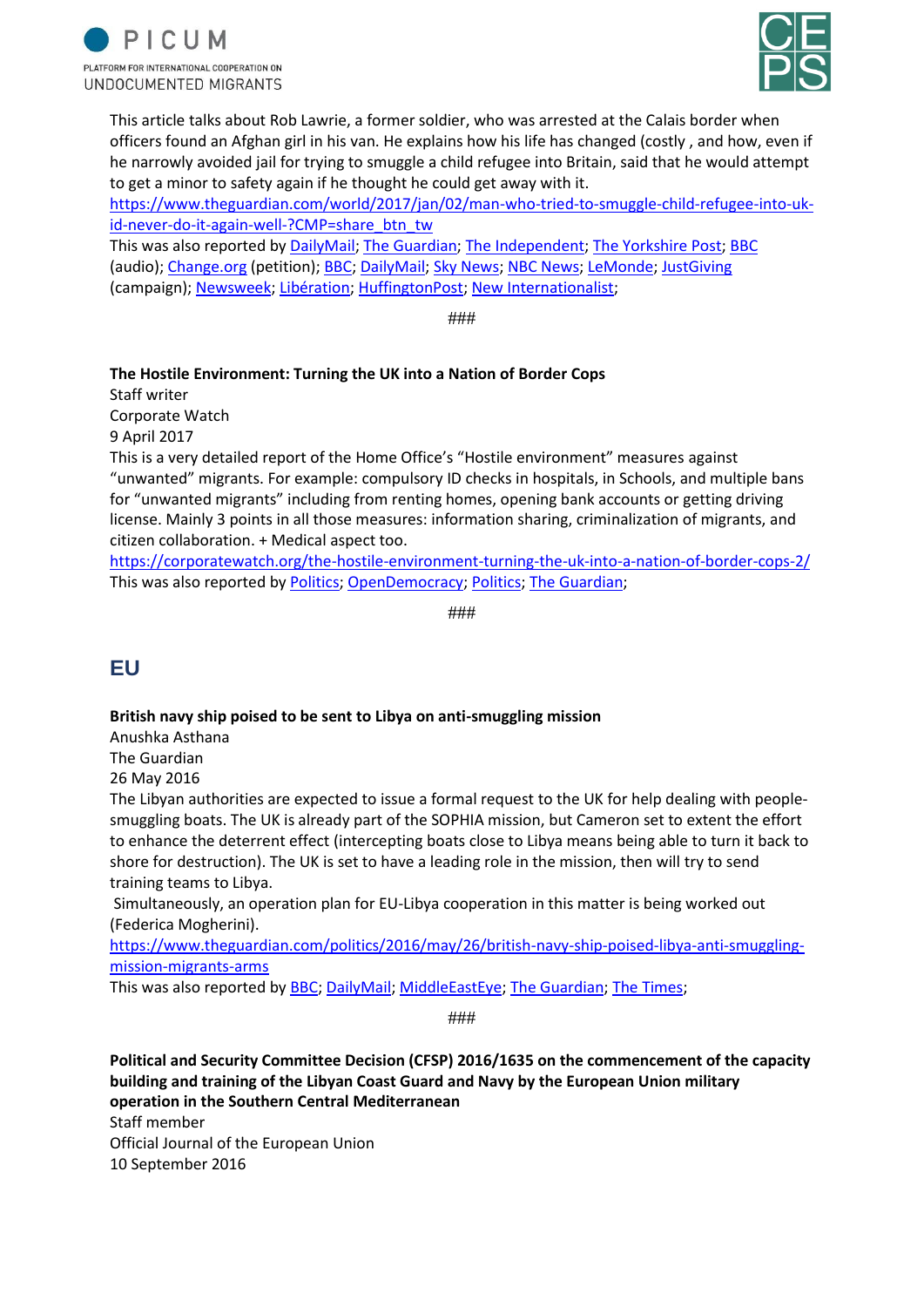



This is the official publication of the decision to train Libyan Coastguards and Navy by the EUNAVFOR MED operation SOPHIA).

[https://eeas.europa.eu/headquarters/headquarters-homepage/10991/political-and-security](https://eeas.europa.eu/headquarters/headquarters-homepage/10991/political-and-security-committee-decision-cfsp-20161635-commencement-capacity-building-and_en)[committee-decision-cfsp-20161635-commencement-capacity-building-and\\_en](https://eeas.europa.eu/headquarters/headquarters-homepage/10991/political-and-security-committee-decision-cfsp-20161635-commencement-capacity-building-and_en) This was also reported by [EUObserver](https://euobserver.com/migration/133523) ; [Reuters;](https://uk.reuters.com/article/uk-europe-migrants-italy/eu-to-continue-libyan-coast-guard-training-after-attack-on-migrants-idUKKCN12O1IE) [Euractiv;](https://www.euractiv.com/section/med-south/news/eu-training-libyan-coast-guard-to-curb-refugee-flows/) [EUObserver;](https://euobserver.com/foreign/134732) [Libya Herald;](https://www.libyaherald.com/2016/08/24/eu-to-train-libyan-seamen-to-tackle-people-smugglers/)

###

### **Operation SOPHIA: package 2 of the Libyan Navy Coast Guard and Libyan Navy training launched today**

Press release

European Union External Action

30 January 2017

This press release is to signal the start of the second package of the training conducted by EUNAVFOR Med Operation SOPHIA for the Libyan Navy Coast Guard and Libyan Navy (in Greece). (The first one: 26 October 2016, the first 78 Libyan trainees). "The overall objective of the training is to enhance their capability to disrupt smuggling and trafficking in Libya and to perform search and rescue activities, aimed at saving lives and improving security in the Libyan territorial waters." [https://eeas.europa.eu/headquarters/headquarters-homepage/19518/operation-sophia-package-2](https://eeas.europa.eu/headquarters/headquarters-homepage/19518/operation-sophia-package-2-libyan-navy-coast-guard-and-libyan-navy-training-launched-today_en) [libyan-navy-coast-guard-and-libyan-navy-training-launched-today\\_en](https://eeas.europa.eu/headquarters/headquarters-homepage/19518/operation-sophia-package-2-libyan-navy-coast-guard-and-libyan-navy-training-launched-today_en) This was also reported by [Euractiv;](https://www.euractiv.com/section/global-europe/news/eu-boosts-libya-coastguard-training-to-stem-migrant-flow/) [EUBulletin;](http://www.eubulletin.com/6572-sophia-2-to-keep-europe-safer-eu-training-libyan-coast-guards.html)

###

### **EUNAVFOR Med Operation Sophia: HRVP Mogherini attends graduation ceremony of first training package of Libyan Navy Coastguard and Libyan Navy**

Press release European Union External Action 7 February 2017 This is a press release to inform that Mogherini will be attending the graduation ceremony of the first training package of Libyan Navy Coastguard and Libyan Navy. [https://eeas.europa.eu/headquarters/headquarters-homepage/20095/eunavfor-med-operation-](https://eeas.europa.eu/headquarters/headquarters-homepage/20095/eunavfor-med-operation-sophia-hrvp-mogherini-attends-graduation-ceremony-first-training_en)

###

### **OTHER**

#### **Six die in mass attempt to enter Spanish enclave**

[sophia-hrvp-mogherini-attends-graduation-ceremony-first-training\\_en](https://eeas.europa.eu/headquarters/headquarters-homepage/20095/eunavfor-med-operation-sophia-hrvp-mogherini-attends-graduation-ceremony-first-training_en)

Giles Tremlett The Guardian 7 October 2005

This article talks about the deaths of 6 Sub-Saharan African immigrants, from bullet wounds or by being crushed in a stampede as they tried to cross the border between the Spanish enclave of Melilla and Morocco. 30 injured, 290 arrested. They were part of +/- 1000 immigrants trying to cross the border, as Spain and Morocco agreed that all immigrants caught crossing the fences would be returned to Morocco.

<https://www.theguardian.com/world/2005/oct/07/spain.gilestremlett> This was also reported by [BBC;](http://news.bbc.co.uk/2/hi/4316702.stm) [OpenDemocracy;](https://www.opendemocracy.net/people-migrationeurope/melilla_2905.jsp) [CBS News;](https://www.cbsnews.com/news/six-killed-in-morocco-clash/) [El Mundo;](http://www.elmundo.es/elmundo/2005/10/06/espana/1128613403.html) [Gisti](http://www.gisti.org/doc/actions/2005/ceuta-melilla/index.html) (campaign); [Red Pepper;](http://www.redpepper.org.uk/Ceuta-and-Melilla-Europe-s-wall-of/)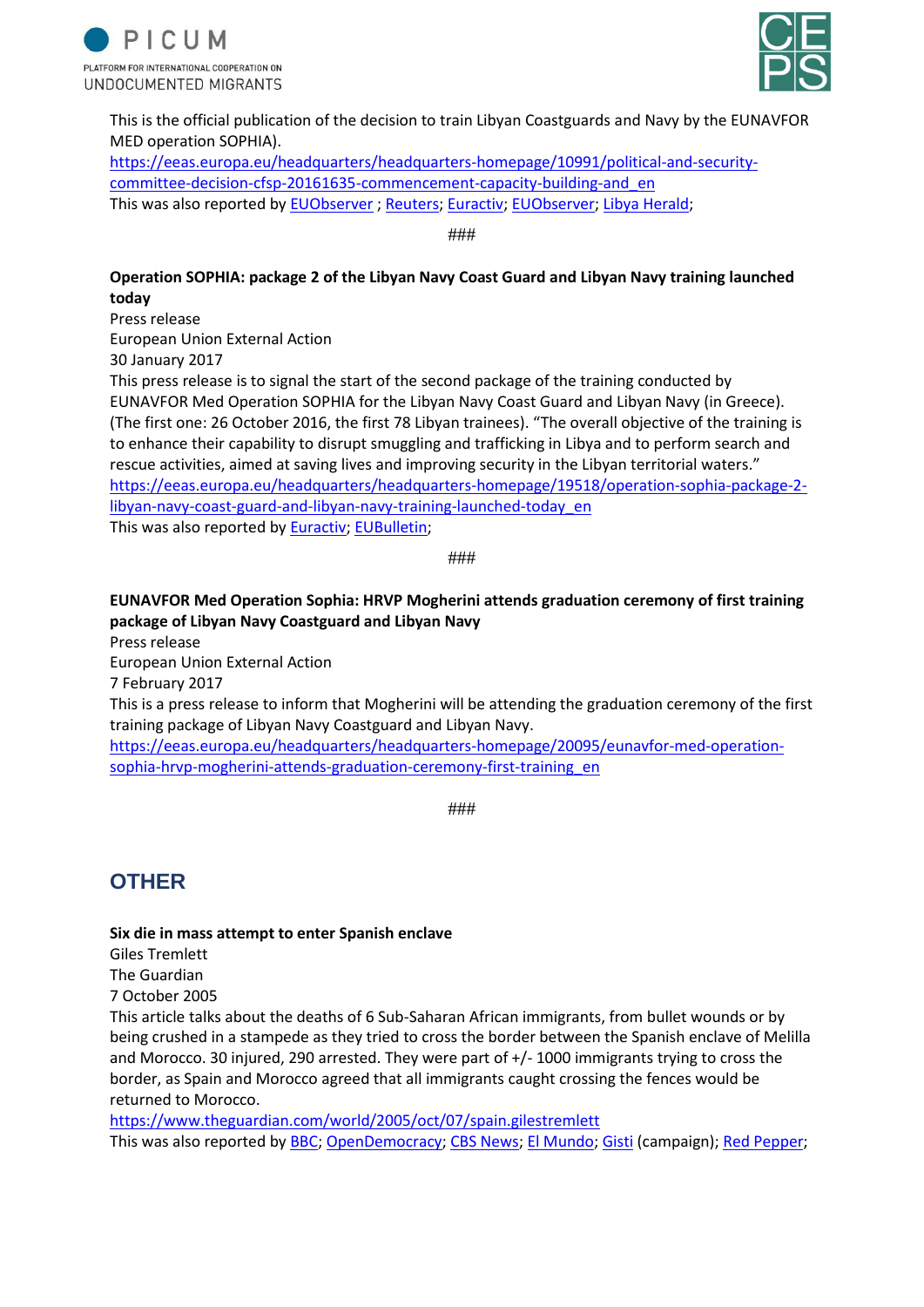



# **CAMPAIGNS**

# **CANADA**

### **Proud to aid and abet refugees**

Canadian Council for Refugees 29 November 2007

Following the arrest of Janet Hinshaw-Thomas, a refugee worker charged with people-smuggling (charges were later dropped), the Canadian Council for Refugee and Amnesty International Canada launched this campaign to end the threat of prosecution against refugee workers. <http://ccrweb.ca/sites/ccrweb.ca/files/static-files/aidandabet/index.htm> This was also reported by [The Catholic Register;](https://www.catholicregister.org/item/8327-campaign-launched-to-aid-and-abet-refugees) [Makingthelinksradio.ca;](http://www.makingthelinksradio.ca/index.php?option=com_content&task=view&id=145&Itemid=34)

###

## **France**

### Pour en finir avec le délit de solidatiré (*To end the crime of solidarity*)

Communiqué de presse – Press release

Délinquants solidaires

12 January 2017

This is a press release concerning the collective action taken by 100 signatory organisations (NGOs, charities, and labour unions). They regret the increase of cases where solidarity is held for a crime in France, in the last months, and signed a statement calling for an end to the criminalisation of humanitarian assistance

*[http://snpespjj-fsu.org/IMG/pdf/delinquants\\_solidaires\\_manifeste.pdf](http://snpespjj-fsu.org/IMG/pdf/delinquants_solidaires_manifeste.pdf)* This was also reported by [Libération;](http://www.liberation.fr/direct/element/un-manifeste-pour-en-finir-avec-le-delit-de-solidarite_55810/) [GISTI;](http://www.gisti.org/spip.php?article5605) [l'Humanité](https://www.humanite.fr/manifeste-pour-en-finir-avec-le-delit-de-solidarite-630271); [LesEchos;](https://www.lesechos.fr/16/01/2017/LesEchos/22362-051-ECH_migrants---un-manifeste---pour-en-finir-avec-le-delit-de-solidarite--.htm) [SeneWeb;](http://seneweb.com/news/Immigration/un-manifeste-quot-pour-en-finir-avec-le-_n_204786.html)

###

### **UE**

### **Not in the name of homelessness services!**

Press Release

European Federation of National Organisation Working with the Homeless

6 March 2017

This is a campaign denouncing the "unnecessary and harmful European measures against irregularly residing third-country nationals". This follows the European Commission's recommendation on making returns of irregularly-residing third-country nationals more effective by detaining almost all irregular migrants before returning them to their home countries (2 march 2017).

[http://www.feantsa.org/en/press-release/2017/03/06/press-release-not-in-the-name-of](http://www.feantsa.org/en/press-release/2017/03/06/press-release-not-in-the-name-of-homelessness-services?bcParent=27)[homelessness-services?bcParent=27](http://www.feantsa.org/en/press-release/2017/03/06/press-release-not-in-the-name-of-homelessness-services?bcParent=27)

This was also reported by **Amnesty International**;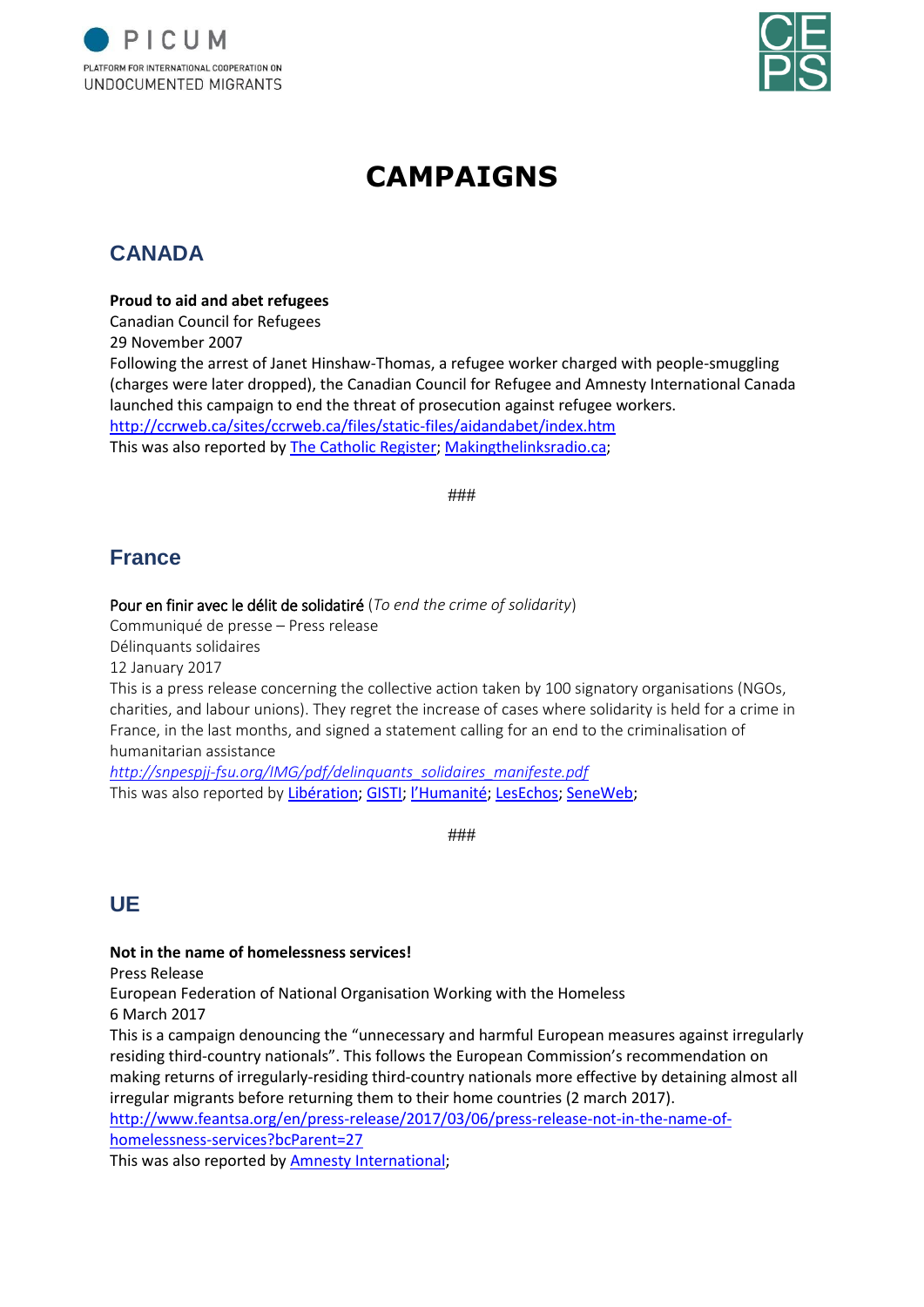



###

### **UK**

### **Docs not Cops**

29 September 2015

This is a campaign against the Immigration Act 2014. NHS gives free health care to UK residents since 1948, but with this Act, the government is planning to charge certain non-EU migrants before being allowed treatment. Moreover, refugees, asylum seekers and undocumented migrants will be excluded from many crucial services.

<http://www.docsnotcops.co.uk/>

This was reported b[y Red Pepper;](http://www.redpepper.org.uk/defend-migrants-access-to-the-ns/) [NPA;](https://npa2009.org/idees/international/docs-not-cops-un-collectif-britannique-contre-les-discriminations-dans-la-sante) [Politics;](http://www.politics.co.uk/comment-analysis/2017/09/25/theresa-may-s-hostile-environment-turns-doctors-into-immigra) [OpenDemocracy;](https://www.opendemocracy.net/ournhs/docs-not-cops/labour-must-tackle-may-s-hostile-environment-for-migrants-in-nhs) [The Independent;](http://www.independent.co.uk/news/uk/home-news/sick-schoolchildren-and-women-seeking-abortions-could-be-denied-healthcare-under-new-rules-a7957081.html) [The](http://www.independent.co.uk/news/uk/home-news/nhs-letter-newborn-baby-eight-day-old-identity-documents-free-healthcare-right-violet-nik-horne-a7955211.html)  [Independent;](http://www.independent.co.uk/news/uk/home-news/nhs-letter-newborn-baby-eight-day-old-identity-documents-free-healthcare-right-violet-nik-horne-a7955211.html) [Doctors of the World;](https://www.doctorsoftheworld.org.uk/news/the-uks-charity-workers-should-not-be-forced-to-be-proxy-border-guards) [Politics;](http://www.politics.co.uk/news/2017/09/19/school-nurses-could-be-forced-to-deny-migrant-children-treat) [Doctors of the World;](https://www.doctorsoftheworld.org.uk/news/stopsharing-campaign-how-a-simple-form-can-make-people-too-scared-to-see-doctor) [Doctors of the World;](https://www.doctorsoftheworld.org.uk/news/pregnant-women-should-never-be-frightened-away-from-antenatal-care) [The](https://www.theguardian.com/commentisfree/2017/apr/07/passport-checks-patients-nhs-principles-health-tourists?CMP=share_btn_tw)  [Guardian;](https://www.theguardian.com/commentisfree/2017/apr/07/passport-checks-patients-nhs-principles-health-tourists?CMP=share_btn_tw) [The Independent;](http://www.independent.co.uk/voices/nhs-immigration-debt-pregnant-women-is-dont-pay-their-debts-a7672006.html) [RightToRemain;](http://www.righttoremain.org.uk/blog/docs-not-cops-take-action-against-border-enforcement-in-the-nhs/) [Novaramedia;](http://novaramedia.com/2017/04/06/no-patient-is-illegal-fighting-borders-in-the-nhs/) [Gal-Dem;](http://www.gal-dem.com/docs-not-cops-new-policy-transforms-nhs-workers-border-guards/) [Novaramedia;](http://novaramedia.com/2016/08/19/treat-dont-police-fighting-the-immigration-act-in-the-nhs/) [OpenDemocracy;](https://www.opendemocracy.net/ournhs/ruth-atkinson/treat-dont-police) [OpenDemocracy;](https://www.opendemocracy.net/ournhs/ruth-atkinson/brexit-and-nhs-we-need-to-fight-racist-discourse) [RS21;](https://rs21.org.uk/2016/06/25/bma-votes-against-charges-for-migrants/) [BMJ;](http://www.bmj.com/content/352/bmj.i685/rr) [Uneven Earth;](http://unevenearth.org/2016/03/docs-not-cops/) [Institute of Race Relations;](http://www.irr.org.uk/news/immigration-act-2014-and-the-slow-dismantling-of-the-nhs/) [The](https://www.theguardian.com/society/2017/feb/06/hospitals-check-patients-entitled-free-nhs-care-law-jeremy-hunt?CMP=share_btn_tw)  [Guardian;](https://www.theguardian.com/society/2017/feb/06/hospitals-check-patients-entitled-free-nhs-care-law-jeremy-hunt?CMP=share_btn_tw)

# **REPORTS, RESEARCH, AND OTHER RESOURCES**

# **GREECE**

### **Proud to Aid and Abet Refugees: The Criminalization of 'Flight Helpers' in Greece**

Mariana Gkliati

Oxford Faculty of Law 21 March 2016 & 23 May 2016

In this two articles, Mariana Gkliati, PhD researcher at the Institute of Immigration Law (Leiden University) discusses the strain placed upon people providing humanitarian assistance to migrants in the EU.

[https://www.law.ox.ac.uk/research-subject-groups/centre-criminology/centreborder](https://www.law.ox.ac.uk/research-subject-groups/centre-criminology/centreborder-criminologies/blog/2016/05/proud-aid-and)[criminologies/blog/2016/05/proud-aid-and](https://www.law.ox.ac.uk/research-subject-groups/centre-criminology/centreborder-criminologies/blog/2016/05/proud-aid-and)

[https://www.law.ox.ac.uk/research-subject-groups/centre-criminology/centreborder](https://www.law.ox.ac.uk/research-subject-groups/centre-criminology/centreborder-criminologies/blog/2016/03/registering)[criminologies/blog/2016/03/registering](https://www.law.ox.ac.uk/research-subject-groups/centre-criminology/centreborder-criminologies/blog/2016/03/registering)

###

### **LIBYA**

**In A Vacuum: The Business of Trading in People in Libya** Stephanie Macinnes Human Rights Brief 17 November 2016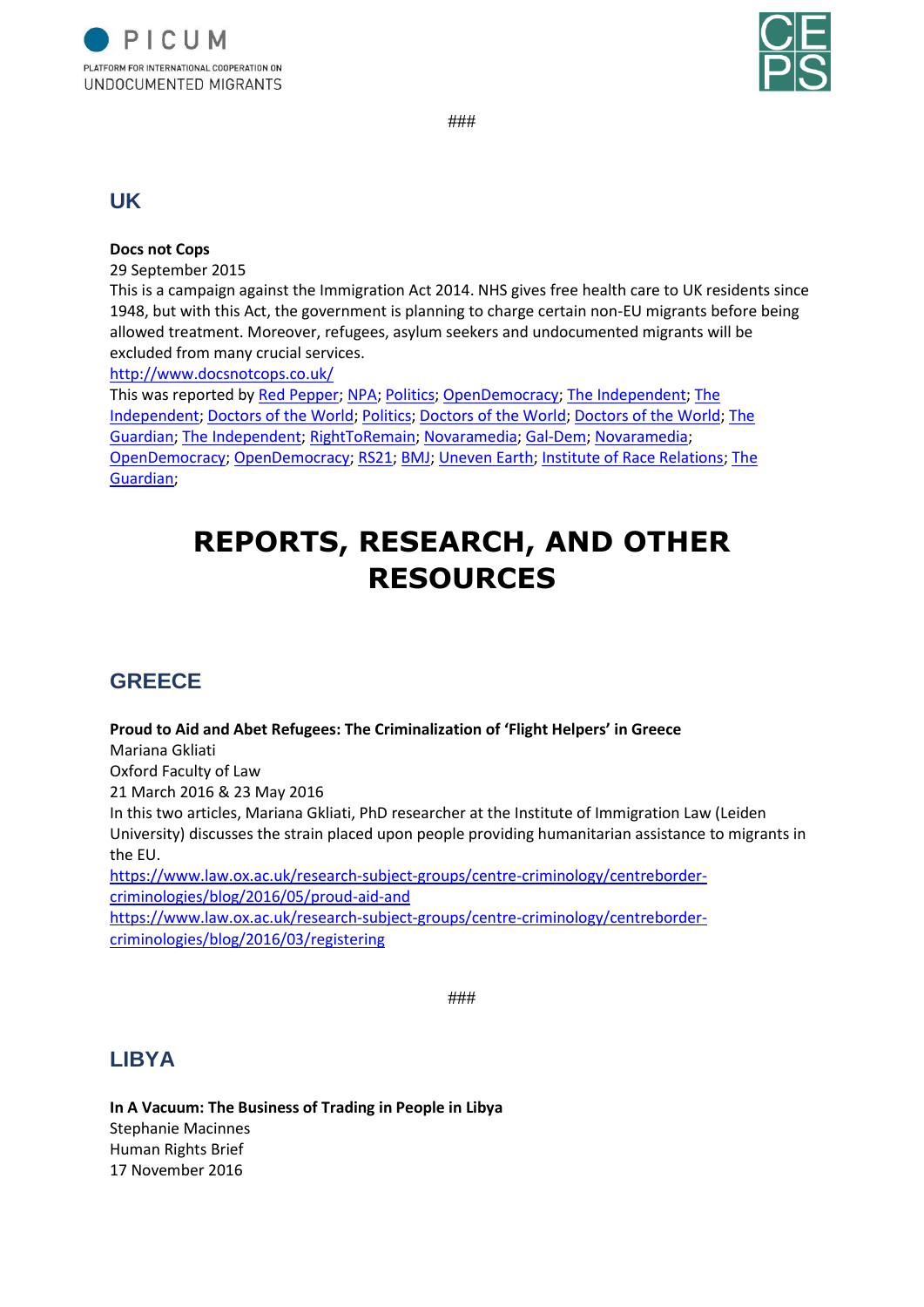



This report discusses the political vacuum created by Gaddafi's fall in 2011, and the consequences of the on-going instability and resulting impunity in the region. It also discusses the legal instruments regarding the protection of human rights, and the investigation human right abuses in Libya. <http://hrbrief.org/2016/11/vacuum-business-trading-people-libya/> This was also reported by [The Goodis Center;](http://www.thegoodiscenter.org/2016/11/17/in-a-vacuum-the-business-of-trading-in-people-in-libya/)

###

#### **The Human Conveyor Belt: Trends in Human Trafficking and Smuggling in Post-Revolution Libya** Mark Micallef

The Global Initiative Against Transnational Organized Crime March 2017

This report focuses on the proliferation of human smuggling in Libya as "both a criminal problem and a feature of Libya's fracture into competing armed factions." This report is based on the monitoring the key migratory nodes between January and December 2016; the interview of 62 informants across Libya, Egypt, Tunisia, Sudan, Malta, Italy and Brussels; the 4 extensive face-to-face interviews with human smugglers operating in the Tripolitania area; the survey of 54 people rescued off Libya; and the 15 in-depth exchanges with migrants and refugees.

[http://globalinitiative.net/wp-content/uploads/2017/03/global-initiative-human-conveyor-belt](http://globalinitiative.net/wp-content/uploads/2017/03/global-initiative-human-conveyor-belt-human-smuggling-in-libya-march-2017.pdf)[human-smuggling-in-libya-march-2017.pdf](http://globalinitiative.net/wp-content/uploads/2017/03/global-initiative-human-conveyor-belt-human-smuggling-in-libya-march-2017.pdf)

This was also reported by [US-Libya Business Association;](http://www.us-lba.org/human-conveyor-belt-trends-human-trafficking-and-smuggling-post-revolution-libya) [ReliefWeb;](https://reliefweb.int/report/libya/human-conveyor-belt-trends-human-trafficking-and-smuggling-post-revolution-libya)

###

# **EUROPE**

### **'Fit for Purpose? The Facilitation Directive and the Criminalisation of Humanitarian Assistance to Irregular Migrants'**

Dr Sergio CARRERA; Prof. Elspeth GUILD; Dr Ana ALIVERTI; Ms Jennifer ALLSOPP; Ms Maria Giovanna MANIERI; Ms Michele LEVOY.

The Policy Department for Citizen's Rights and Constitutional Affairs 2016

This is a study commissioned by the European Parliament, assesses existing EU legislation to counter people smuggling – the 2002 Facilitators' Package – and how it deals with those providing humanitarian assistance to irregular migrants

[http://www.europarl.europa.eu/RegData/etudes/STUD/2016/536490/IPOL\\_STU\(2016\)536490\\_EN.p](http://www.europarl.europa.eu/RegData/etudes/STUD/2016/536490/IPOL_STU(2016)536490_EN.pdf) [df](http://www.europarl.europa.eu/RegData/etudes/STUD/2016/536490/IPOL_STU(2016)536490_EN.pdf)

This was also reported by [CEPS;](https://www.ceps.eu/publications/fit-purposethe-facilitation-directive-and-criminalisation-humanitarian-assistance) [European Area of Freedom Security and Justice;](https://free-group.eu/2016/01/28/fit-for-purpose-the-facilitation-directive-and-the-criminalisation-of-humanitarian-assistance-to-irregular-migrants/) [Migration4Development;](http://www.migration4development.org/en/resources/library/fit-purpose-facilitation-directive-and-criminalisation-humanitarian-assistance) [SocialPlatform;](http://www.socialplatform.org/blog/european-parliament-study-on-the-facilitation-directive-an-unfit-law-criminalising-solidarity/) [ECRE;](https://www.ecre.org/european-parliament-study-eu-legal-framework-on-smuggling-violates-international-law-deters-humanitarian-assistance-and-deteriorates-situation-of-irregular-migrants/)

###

### **Why Cooperating with Libya on Migration Could Damage the EU's Standing**

John Sunderland Newsweek 11 May 2016 The European mission to train Libya's coastguard and navy to stop people smugglers raises legal and ethical questions.

<http://www.newsweek.com/why-cooperating-libya-migration-could-damage-eus-standing-516099>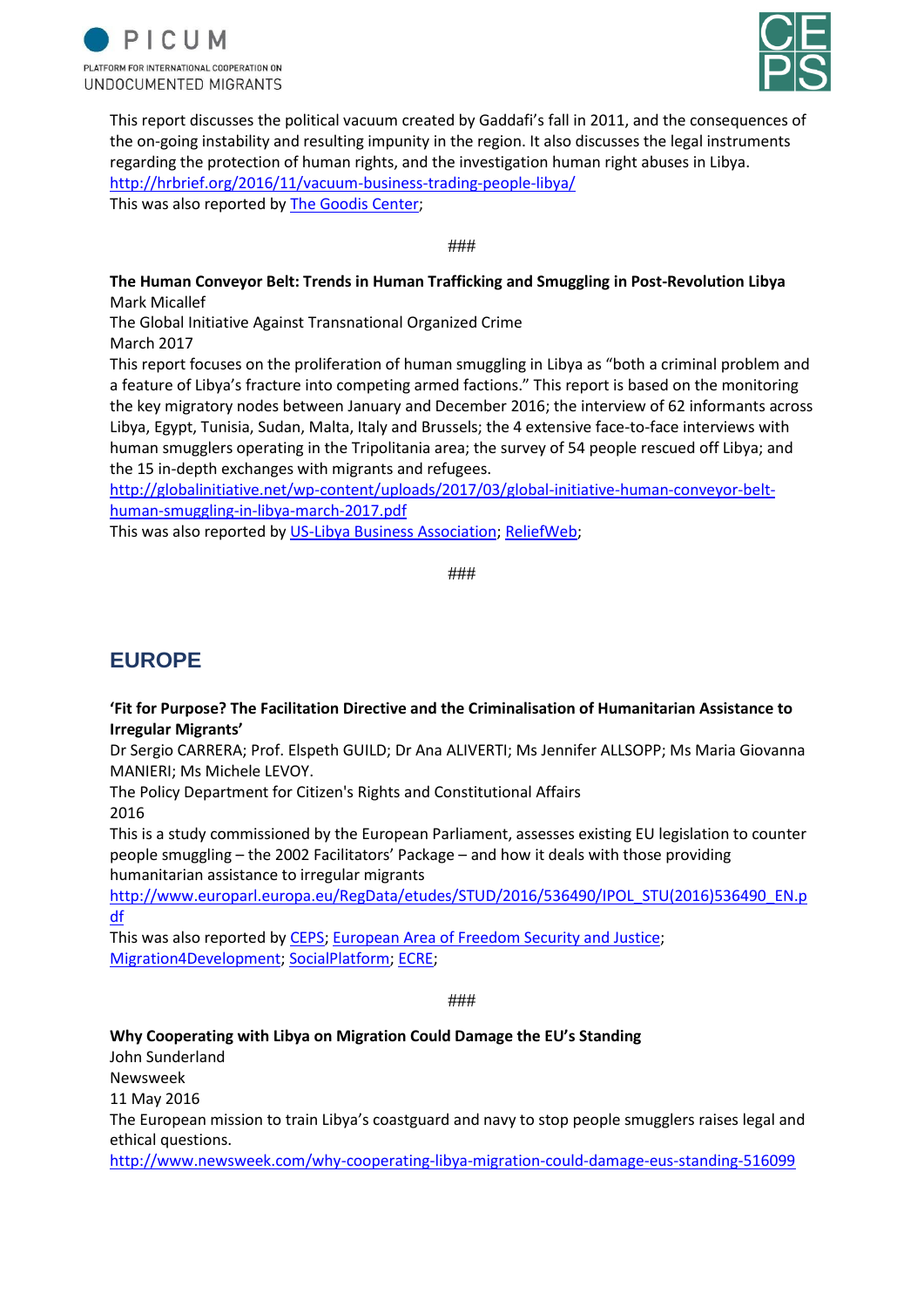



###

#### **EMSC - First Year Activity Report**

Europol

24 February 2017

Europol launched the European Migrant Smuggling Centre (EMSC) in February 2016. In this report, from January 2016 to January 2017, Europol reveal that 17.459 new suspected migrants smugglers identified (+24% v 2015).

<https://www.europol.europa.eu/publications-documents/emsc-first-year-activity-report> This was also reported by [The Independent;](http://www.independent.co.uk/news/world/europe/europol-eu-people-smuggling-success-refugees-dying-killed-mediterranean-migrant-crisis-border-a7598421.html)

###

### **Decriminalising 'Humanitarian Smuggling'** (RSC Research in Brief, no.6)

Rachel Landry

University of Oxford – Refugee Studies Centre

7 March 2017

Summary of the RSC Working Paper no. 119 "The 'humanitarian smuggling' of refugees: criminal offence or moral obligation?" "It outlines the concept of 'humanitarian smuggling', and then critiques smuggling prohibitions at the international and the EU levels. It argues that these prohibitions are overbroad and vague, failing to meet basic requirements of the rule of law. Moreover, they criminalise acts that fall outside the law's stated purpose, acts that are often ethically defensible." <https://www.rsc.ox.ac.uk/publications/research-in-brief-decriminalising-humanitarian-smuggling>

###

#### **Crossing the Mediterranean Sea by Boat: Mapping and documenting migratory journeys and experiences**

Dr Vicki Squire, Dr Angeliki Dimitriadi, Dr Maria Pisani, Dr Dallal Stevens, Professor Nick Vaughan‐ Williams, Dr Nina Perkowski, Dr Vasiliki Touhouliotis

The University of Warwick

May 2017

"International project comprised of researchers at the University of Warwick, University of Malta, and the Hellenic Foundation for European and Foreign Policy. The research team has carried out 257 in-depth qualitative interviews with a total of 271 participants across seven sites in two phases: Kos, Malta and Sicily from September-November 2015, and Athens, Berlin, Istanbul and Rome from May-July 2016. Additional interviews were carried out in Malta until March 2016."

It focuses on the impact policies have directly on the migrants: "drawing together policy analysis and observational fieldwork with an in-depth analysis of qualitative interview data with people making – or contemplating making – the dangerous journey across the Mediterranean Sea."

Online interactive map accessible here:<https://crossing-the-med-map.warwick.ac.uk/>

[https://www2.warwick.ac.uk/fac/soc/pais/research/researchcentres/irs/crossingthemed/output/cro](https://www2.warwick.ac.uk/fac/soc/pais/research/researchcentres/irs/crossingthemed/output/crossing_the_med_evidence_brief_ii.pdf) ssing the med evidence brief ii.pdf

This was also reported by [Researchgate;](https://www.researchgate.net/publication/316856219_Crossing_the_Mediterranean_Sea_by_Boat_Mapping_and_Documenting_Migratory_Journeys_and_Experiences) [GMDAC-IOM;](https://gmdac.iom.int/research-database/crossing-mediterranean-sea-boat-mapping-and-documenting-migratory-journeys-and-experiences) [Research Councils UK;](http://gtr.rcuk.ac.uk/projects?ref=ES/N013646/1) [ALDA;](https://www.alda-europe.eu/newSite/news_dett.php?id=1574) [Birkbeck](http://www.bbk.ac.uk/events-calendar/crossing-the-mediterranean-sea-by-boat-human-dignity-and-biophysical-violence)  [University of London;](http://www.bbk.ac.uk/events-calendar/crossing-the-mediterranean-sea-by-boat-human-dignity-and-biophysical-violence) [Redvince;](https://redvince.wordpress.com/2017/05/25/crossing-the-mediterranean-sea-by-boat-mapping-and-documenting-migratory-journeys-and-experiences/) [PHYS.org;](https://phys.org/news/2016-02-eu-policy-migrant-crisis.html) [Time Of Malta;](https://www.timesofmalta.com/articles/view/20170525/local/policies-trying-to-deter-migrants-set-to-fail.648949)

###

### **Humanitarian citizens: breaking the law to protect human rights**

Janina Pescinski **OpenDemocracy** 28 August 2017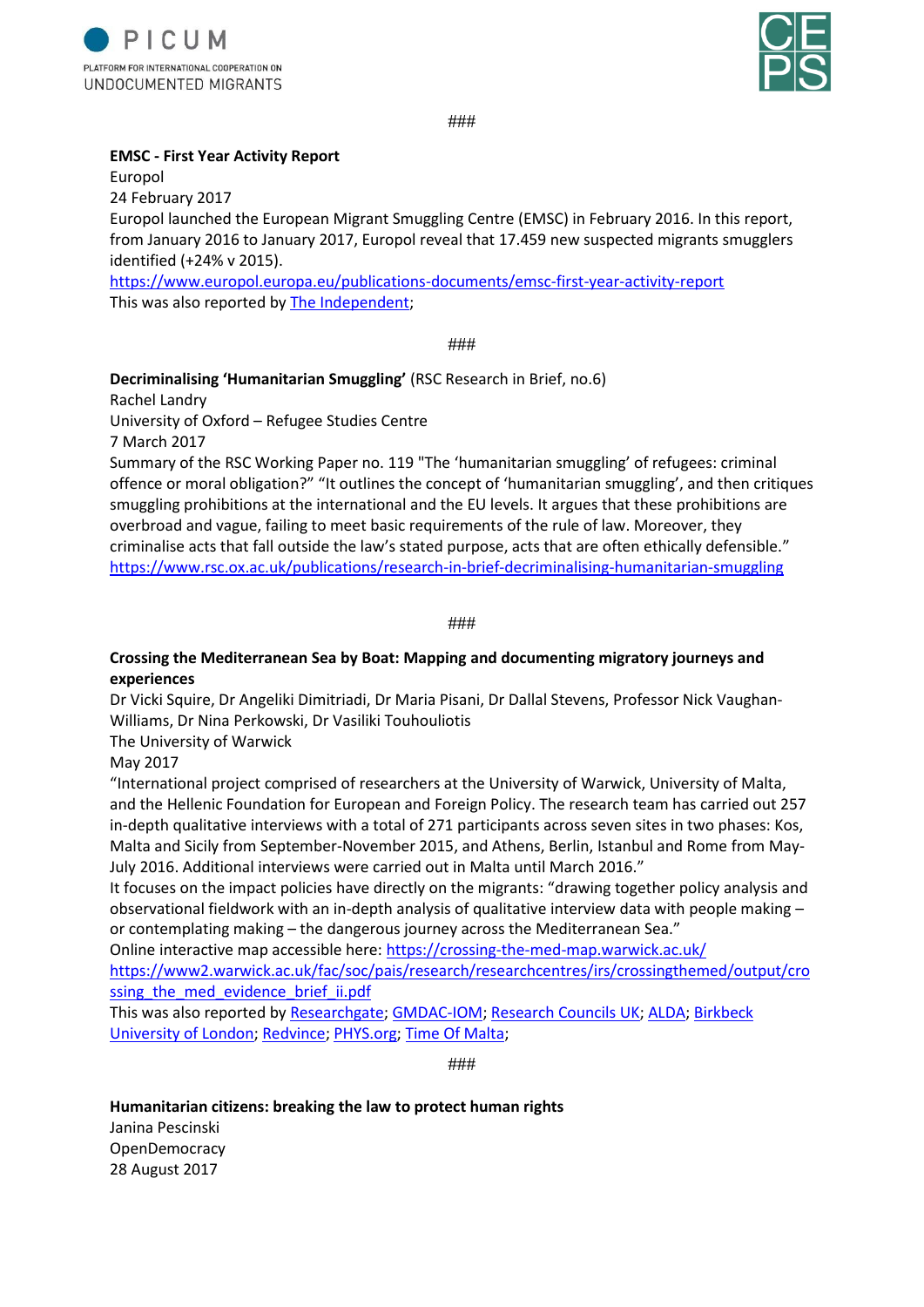



"This article draws on research that will be presented at the European International Studies Association Pan-European Conference on International Relations in September 2017." [\(http://www.paneuropeanconference.org/2017/\)](http://www.paneuropeanconference.org/2017/)

The article talks about how the EU's crackdown on irregular immigration has impacted those providing humanitarian assistance to the migrants. The facilitation Directive (2002) of the EU "criminalises any act that facilitates the entry, transit or stay of unauthorized foreigners", but there is an optional humanitarian clause, at the States' discretion, that allows them not to impose sanctions on people whose aim is to provide humanitarian assistance. The article focuses on the French example of "delit de solidarité" and the story of Cédric Herrou.

[https://www.opendemocracy.net/mediterranean-journeys-in-hope/janina-pescinski/humanitarian](https://www.opendemocracy.net/mediterranean-journeys-in-hope/janina-pescinski/humanitarian-citizens-breaking-law-to-protect-human-)[citizens-breaking-law-to-protect-human-](https://www.opendemocracy.net/mediterranean-journeys-in-hope/janina-pescinski/humanitarian-citizens-breaking-law-to-protect-human-)

This was also reported by [Amnesty International;](https://www.amnesty.fr/refugies-et-migrants/actualites/refugies-que-cache-le-mot-delit-de-solidarite)

###

# **GLOABL**

### **Beyond anecdotes: getting to the heart of human smuggling**

Institute for Security Studies – Africa (ISS)

14 December 2016

Short infographic video explaining smuggling phenomenon itself and counterproducticve antismuggling industry - the research brief also highlights how migrants are loosing the trust in international humanitarian actors as they see them as one of the actors interested in stopping migration and thus not referring to them for help.

[https://issafrica.org/media-resources/videos-and-infographics/beyond-anecdotes-getting-to-the](https://issafrica.org/media-resources/videos-and-infographics/beyond-anecdotes-getting-to-the-heart-of-human-smuggling)[heart-of-human-smuggling](https://issafrica.org/media-resources/videos-and-infographics/beyond-anecdotes-getting-to-the-heart-of-human-smuggling)

###

#### **Evidential Issues in Trafficking in Persons Cases: Case Digest**

Case Digest

United Nation Office on Drugs and Crime (UNDOC)

2017

Analysing 135 cases, from 31 jurisdictions, this Case Digest aims to assist criminal justice practitioners around the world in addressing the recurring evidential issues typical to human trafficking cases. [https://www.unodc.org/documents/human-](https://www.unodc.org/documents/human-trafficking/2017/Case_Digest_Evidential_Issues_in_Trafficking.pdf)

[trafficking/2017/Case\\_Digest\\_Evidential\\_Issues\\_in\\_Trafficking.pdf](https://www.unodc.org/documents/human-trafficking/2017/Case_Digest_Evidential_Issues_in_Trafficking.pdf)

This was also reported by [International Center for Missing & Exploited children;](https://www.icmec.org/case-digest-evidential-issues-in-trafficking-in-persons-cases/) [FreeMovement;](https://www.freemovement.org.uk/evidential-issues-trafficking-cases-un-office-drugs-crime/) [Electronic Immigration Network;](https://www.ein.org.uk/news/new-un-office-drugs-and-crime-digest-evidential-issues-trafficking-persons-cases) [OAS;](http://www.oas.org/ext/en/security/crime-prevention-network/Resources/Multimedia/case-digest-evidential-issues-in-trafficking-in-persons-cases)

###

#### **Inside the Deadly Pirate Corridor Where Migrants Escape to Europe**

Michael Scott Moore Bloomberg 21 February 2017 This article recalls the detailed story of Ahmed, a 23 years old Somalian on his journey to Asylum Italy, Europe. [https://www.bloomberg.com/news/features/2017-02-21/inside-the-deadly-pirate-corridor-where](https://www.bloomberg.com/news/features/2017-02-21/inside-the-deadly-pirate-corridor-where-migrants-escape-to-europe)[migrants-escape-to-europe](https://www.bloomberg.com/news/features/2017-02-21/inside-the-deadly-pirate-corridor-where-migrants-escape-to-europe)